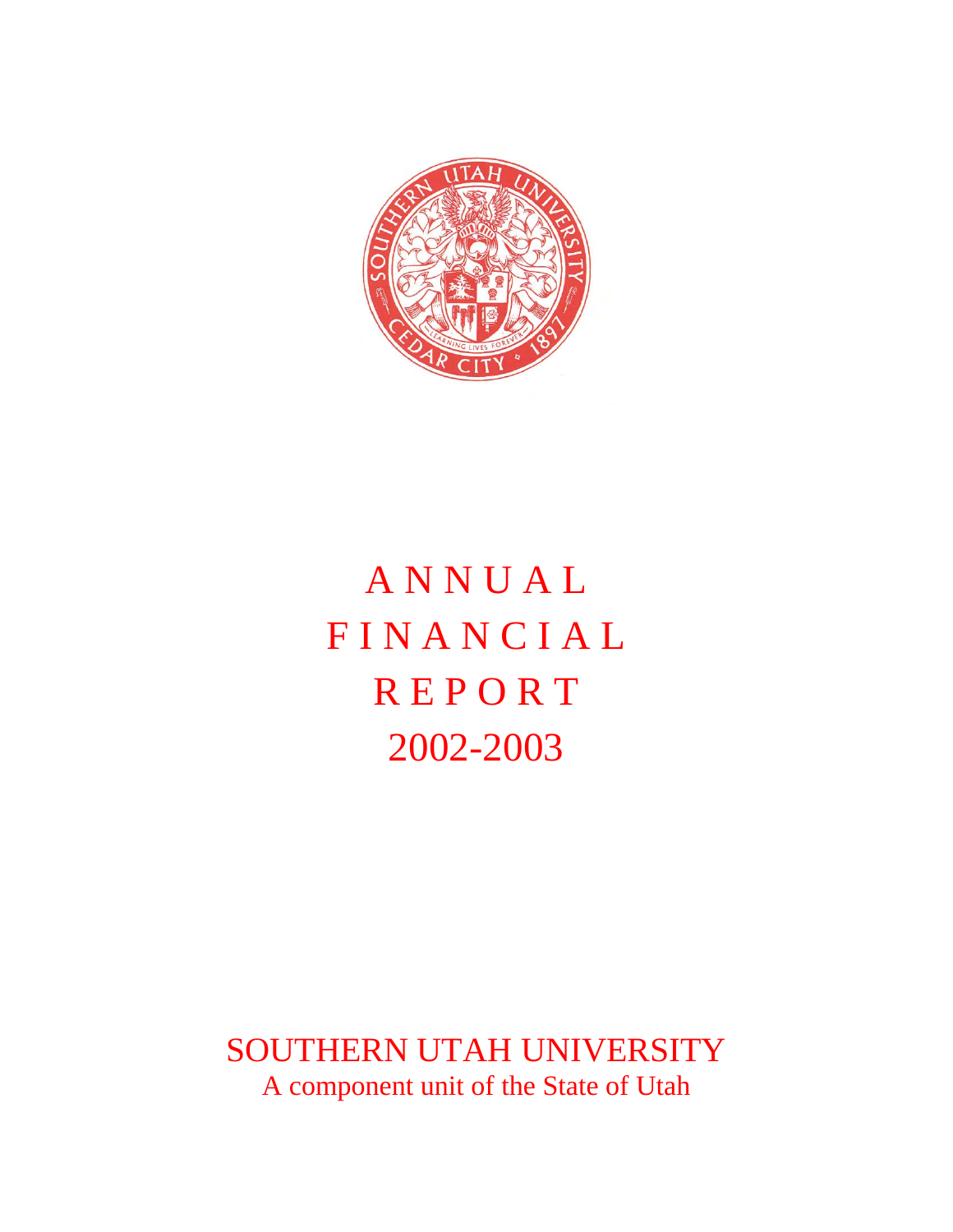#### CONTENTS

Page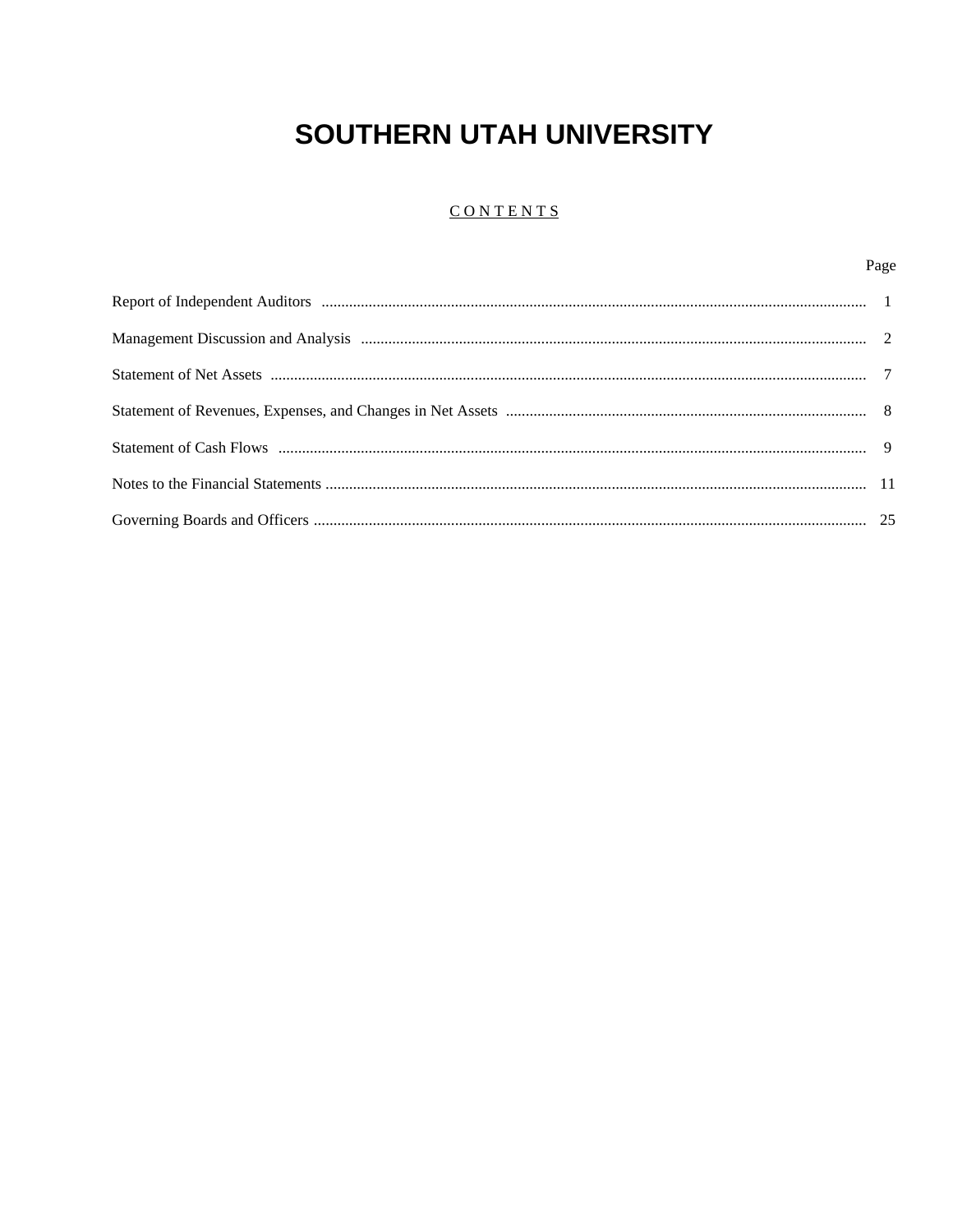

**Auston G. Johnson, CPA** UTAH STATE AUDITOR

**STATE OF UTAH Office of the State Auditor** 211 STATE CAPITOL

SALT LAKE CITY, UTAH 84114 (801) 538-1025 FAX (801) 538-1383

DEPUTY STATE AUDITOR: Joe Christensen, CPA

FINANCIAL AUDIT DIRECTORS: H. Dean Eborn, CPA Deborah A. Empey, CPA Stan Godfrey, CPA Jon T. Johnson, CPA

#### Independent State Auditor's Report

To the Southern Utah University Board of Trustees and Steven D. Bennion, President

We have audited the accompanying basic financial statements of Southern Utah University (hereinafter referred to as the "University"), a component unit of the State of Utah, as of and for the years ended June 30, 2003 and 2002, as listed in the table of contents. These financial statements are the responsibility of the University's management. Our responsibility is to express an opinion on these financial statements based on our audits.

We conducted our audits in accordance with auditing standards generally accepted in the United States of America and the standards applicable to financial audits contained in *Government Auditing Standards*, issued by the Comptroller General of the United States. Those standards require that we plan and perform the audits to obtain reasonable assurance about whether the financial statements are free of material misstatement. An audit includes examining, on a test basis, evidence supporting the amounts and disclosures in the financial statements. An audit also includes assessing the accounting principles used and significant estimates made by management, as well as evaluating the overall financial statement presentation. We believe that our audits provide a reasonable basis for our opinion.

In our opinion, the financial statements referred to above present fairly, in all material respects, the financial position of the University as of June 30, 2003 and 2002, and the changes in financial position and cash flows thereof for the years then ended in conformity with accounting principles generally accepted in the United States of America.

As described in Note A, the University implemented a new financial reporting model, as required by the provisions of GASB Statement No. 34, Basic Financial Statements – and Management's Discussion and Analysis - for State and Local Governments, and GASB Statement No. 35, Basic Financial Statements - and Management's Discussion and Analysis - for Public Colleges and Universities as of June 30, 2002.

The accompanying management discussion and analysis on pages 2 through 6 is not a required part of the basic financial statements but is supplementary information required by the Governmental Accounting Standards Board. We have applied certain limited procedures, which consisted principally of inquiries of management regarding the methods of measurement and presentation of the required supplementary information. However, we did not audit the information and express no opinion on it.

In accordance with *Government Auditing Standards*, we have also issued our reports dated December 5, 2003 and January 10, 2003 on our consideration of the University's internal control over financial reporting and on our tests of its compliance with certain provisions of laws, regulations, contracts and grants. Those reports are an integral part of an audit performed in accordance with Government Auditing Standards and should be read in conjunction with this report in considering the results of our audits.

Auston G. Johnson, PA Utah State Auditor December 5, 2003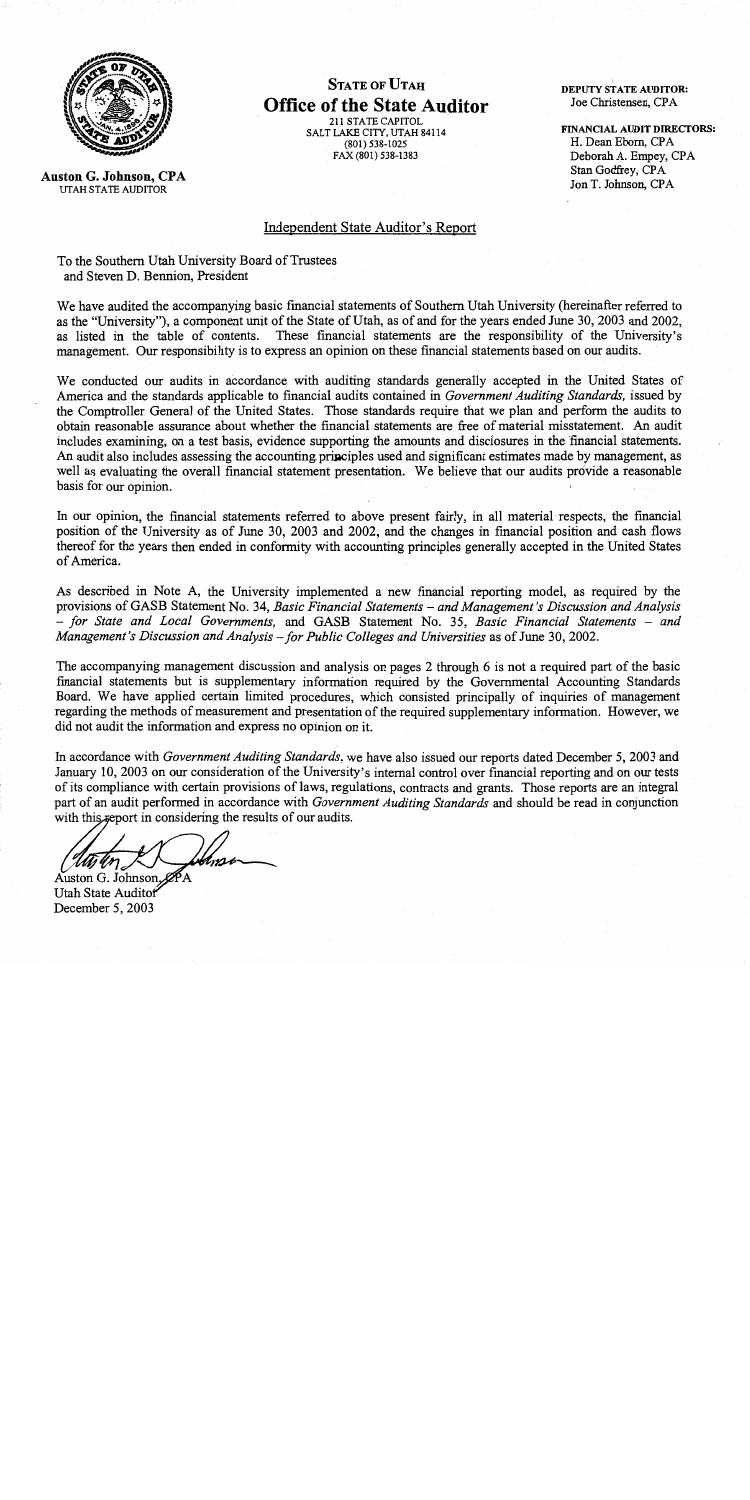#### **SOUTHERN UTAH UNIVERSITY MANAGEMENT DISCUSSION AND ANALYSIS For The Years Ended June 30, 2003 and 2002**

#### **Introduction**

 The following discussion and analysis provide an overview of the financial position and activities of Southern Utah University (University) for the years ended June 30, 2003 and June 30, 2002. This discussion was prepared by management and should be read in conjunction with the audited financial statements and the notes thereto, which follow this section.

 Through its 107-year history, Southern Utah University has evolved from a teacher training school into its current role as a comprehensive, regional university. It serves the southern region of Utah and the contiguous counties of two states with undergraduate and graduate programs and applied technology training. People of the region look to the University for public education, outreach services, culture, sporting events, economic and business development, regional history, public affairs, and major academic specialties. The University enrolls approximately 6,000 undergraduate and graduate students.

#### **Financial**

 The University, along with the state of Utah and other state institutions of higher education, implemented new accounting standards for the fiscal year ended June 30, 2002 as promulgated by the Governmental Accounting Standards Board (GASB). These new standards represent major changes in the way governments and agencies report financial data in the form of financial statements. Since 2002 was a transition year to the new format, financial information from the 2001 fiscal year is not available and is not presented in this analysis. Additional comparative data will be presented in future years.

 The annual report consists of three basic financial statements that provide information on the University as a whole: the Statement of Net Assets; the Statement of Revenues, Expenses, and Changes in Net Assets; and the Statement of Cash Flows. Each of these statements will be discussed.

 The University's financial statements include, as a blended component unit, the activity of the Southern Utah University Foundation (Foundation). The Foundation was established to provide support, promote, sponsor, and carry-out educational and related activities and objectives at the University. Separate unaudited financial statements of the Foundation can be obtained from the University.

#### **Statement of Net Assets**

The Statement of Net Assets is a list of the Assets and Liabilities of the University at June 30, with the difference being the Net Assets. The Net Assets are categorized as "Invested in Capital Assets", "Restricted" (Expendable or Nonexpendable), or "Unrestricted." Net Assets Invested in Capital Assets are the fixed assets of the University reduced by accompanying debt and accumulated depreciation. Restricted Nonexpendable Net Assets are endowment and similar funds that are held in perpetuity. Restricted Expendable Net Assets are subject to externally imposed restrictions governing their use. All other Net Assets are listed as Unrestricted.Below is the Condensed Statement of Net Assets as of June 30, 2003 and 2002.

#### **Condensed Statement of Net Assets**

|                                   | June 30, 2003 | June 30, 2002 | <b>Change</b> | % Change  |
|-----------------------------------|---------------|---------------|---------------|-----------|
| <b>Assets</b>                     |               |               |               |           |
| <b>Current Assets</b>             | \$21,119,175  | \$18,338,323  | \$2,780,852   | 15.2%     |
| <b>Noncurrent Assets</b>          |               |               |               |           |
| <b>Capital Assets</b>             | 89,959,201    | 92,206,737    | (2,247,536)   | $(2.4\%)$ |
| <b>Other Noncurrent Assets</b>    | 21,362,093    | 14,614,215    | 6,747,878     | 46.2%     |
| <b>Total Assets</b>               | 132,440,469   | 125, 159, 275 | 7,281,194     | 5.8%      |
| <b>Liabilities</b>                |               |               |               |           |
| <b>Current Liabilities</b>        | 8,756,019     | 7,711,879     | 1,044,140     | 13.5%     |
| <b>Noncurrent Liabilities</b>     | 17,578,708    | 9,753,378     | 7,825,330     | 80.2%     |
| <b>Total Liabilities</b>          | 26,334,727    | 17,465,257    | 8,869,470     | 50.8%     |
| <b>Net Assets</b>                 |               |               |               |           |
| <b>Invested in Capital Assets</b> | 82,631,632    | 83,563,134    | (931, 502)    | $(1.1\%)$ |
| <b>Restricted Nonexpendable</b>   | 4,267,319     | 4,185,720     | 81,599        | 2.0%      |
| <b>Restricted Expendable</b>      | 9,846,538     | 9,999,797     | (153, 259)    | $(1.5\%)$ |
| Unrestricted                      | 9,360,253     | 9,945,367     | (585, 114)    | $(5.9\%)$ |
| <b>Total Net Assets</b>           | \$106,105,742 | \$107.694.018 | \$(1.588.276) | $(1.5\%)$ |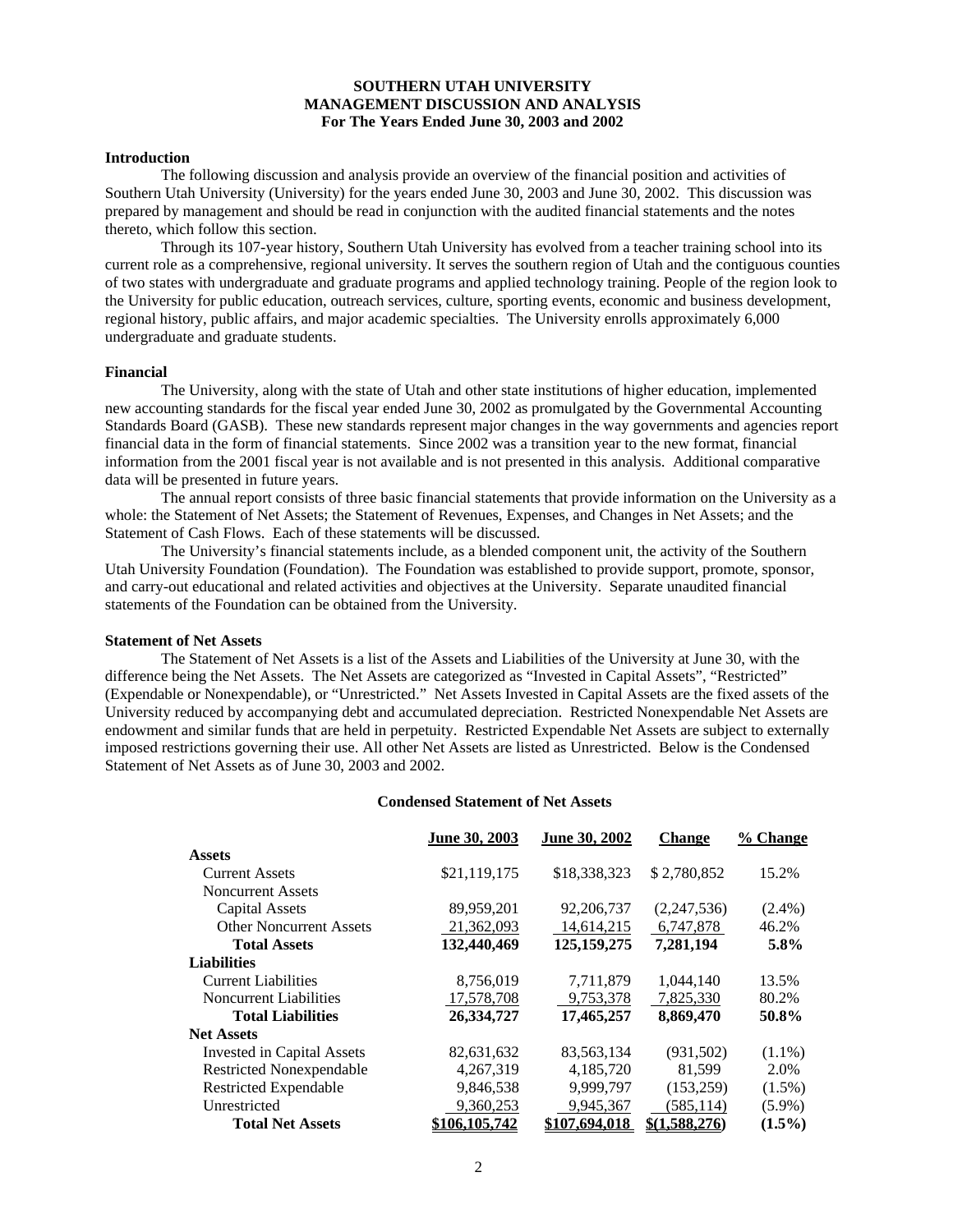#### **SOUTHERN UTAH UNIVERSITY MANAGEMENT DISCUSSION AND ANALYSIS For The Years Ended June 30, 2003 and 2002 (continued)**

 The increase in Current Assets was primarily due to an increase in cash invested in the Utah Public Treasurer's Investment Fund (PTIF), which is included as cash on the financial statements, offset by a corresponding decrease in Other Noncurrent Assets, which include long-term investments. This resulted from less competitive rates available on other mid-term (2 to 5 years) investment options. The significant change in Noncurrent Assets and Liabilities is the result of the issuance of revenue bonds to refund outstanding bonds and to construct the Eccles Living Learning Center (student housing). These bonds are discussed in the footnotes to the financial statements. Depreciation expense in excess of net capital asset additions resulted in the decrease to Capital Assets and the change in the Net Asset section for Invested in Capital Assets. The other changes in Restricted Net Assets are small and are the result of normal operational fluctuations. A decrease in Unrestricted Net Assets could be expected in challenging economic times as the University strives to meet its needs. The overall slight decline (1.5%) in total Net Assets for the year would indicate that the University has maintained its strong financial condition.

#### **Statement of Revenues, Expenses, and Changes in Net Assets**

 The Statement of Revenues, Expenses, and Changes in Net Assets present the University's results of operations for the year ended June 30. Below is the Condensed Statement of Revenues, Expenses, and Changes in Net Assets as of June 30, 2003 and 2002.

|                                    | June 30, 2003 | June 30, 2002  | <b>Change</b>   | $\frac{9}{6}$ Change |
|------------------------------------|---------------|----------------|-----------------|----------------------|
| <b>Operating Revenues</b>          |               |                |                 |                      |
| Tuition and Fees                   | \$10,176,365  | \$10,197,995   | (21,630)<br>\$. | $(.2\%)$             |
| <b>Grants and Contracts</b>        | 13,454,545    | 12,878,402     | 576,143         | 4.5%                 |
| Sales and Services                 | 10,066,423    | 9,513,076      | 553,347         | 5.8%                 |
| <b>Auxiliary Enterprises</b>       | 4,493,940     | 4,647,138      | (153, 198)      | $(3.3\%)$            |
| Other                              | 54,632        | 63,936         | (9,304)         | $(14.6\%)$           |
| <b>Total Operating Revenues</b>    | 38,245,905    | 37,300,547     | 945,358         | 2.5%                 |
| <b>Operating Expenses</b>          | 70,073,381    | 69,236,288     | 837,093         | 1.2%                 |
| <b>Operating Loss</b>              | (31,827,476)  | (31, 935, 741) | 108,265         | .3%                  |
| Nonoperating Revenues (Expenses)   |               |                |                 |                      |
| <b>State Appropriations</b>        | 26,475,498    | 27, 107, 455   | (631,957)       | $(2.3\%)$            |
| Gifts                              | 1,748,679     | 2,098,445      | (349,766)       | (16.7%)              |
| <b>Investment</b> Income           | 428,213       | 91,229         | 336,984         | 369.4%               |
| <b>Other Nonoperating Revenues</b> | 248,369       | 31,008         | 217,361         | 701.0%               |
| <b>Interest Expense</b>            | (410,607)     | (431, 130)     | 20,523          | 4.8%                 |
| Net Nonoperating Revenue           | 28,490,152    | 28,897,007     | (406, 855)      | $(1.4\%)$            |
| <b>Other Revenues</b>              | 1,749,048     | 1,843,211      | (94, 163)       | $(5.1\%)$            |
| Net Decrease in Net Assets         | (1,588,276)   | (1,195,523)    | (392, 753)      | $(32.9\%)$           |
| Net Assets - Beginning of Year     | 107,694,018   | 108,889,541    | (1,195,523)     | $(1.1\%)$            |
| Net Assets End of Year             | \$106,105,742 | \$107,694,018  | (\$1,588,276)   | $(1.5\%)$            |

#### **Condensed Statement of Revenues, Expenses, and Changes in Net Assets**

 For fiscal year 2003 State Appropriations slipped 2.3% from budget reductions imposed by the Legislature. A slight decrease in budget-related FTE (Full Time Equivalent enrollment) and a 9% tuition increase (undergraduate resident) kept Tuition and Fee revenues level. Government Grants and Contracts increased 4.5% mainly due to an increase in federal financial aid. Sales and Services of Educational Activities increased 5.8%, due mainly to increased course fee revenue and an increase in Shakespeare Festival revenues for the 2002 season over the 2001 season. Sales and Services of Auxiliary Enterprises decreased by 3.3% as a result of fewer students on campus, but each of the auxiliaries maintained consistent revenue per FTE enrollment from the previous year. Investment Income rebounded considerably during the year. The institution will continue to seek funding from all possible sources consistent with its mission, in order to fund its operating activities.

 During 2002 the University experienced revenue increases in State Appropriations, Government Grants and Contracts, Sales of Educational Activities and Auxiliary Enterprises. Investment Income declined due to the soft national economy. The University also implemented significant tuition increases to reduce the impact of budget cuts and to maintain critical programs.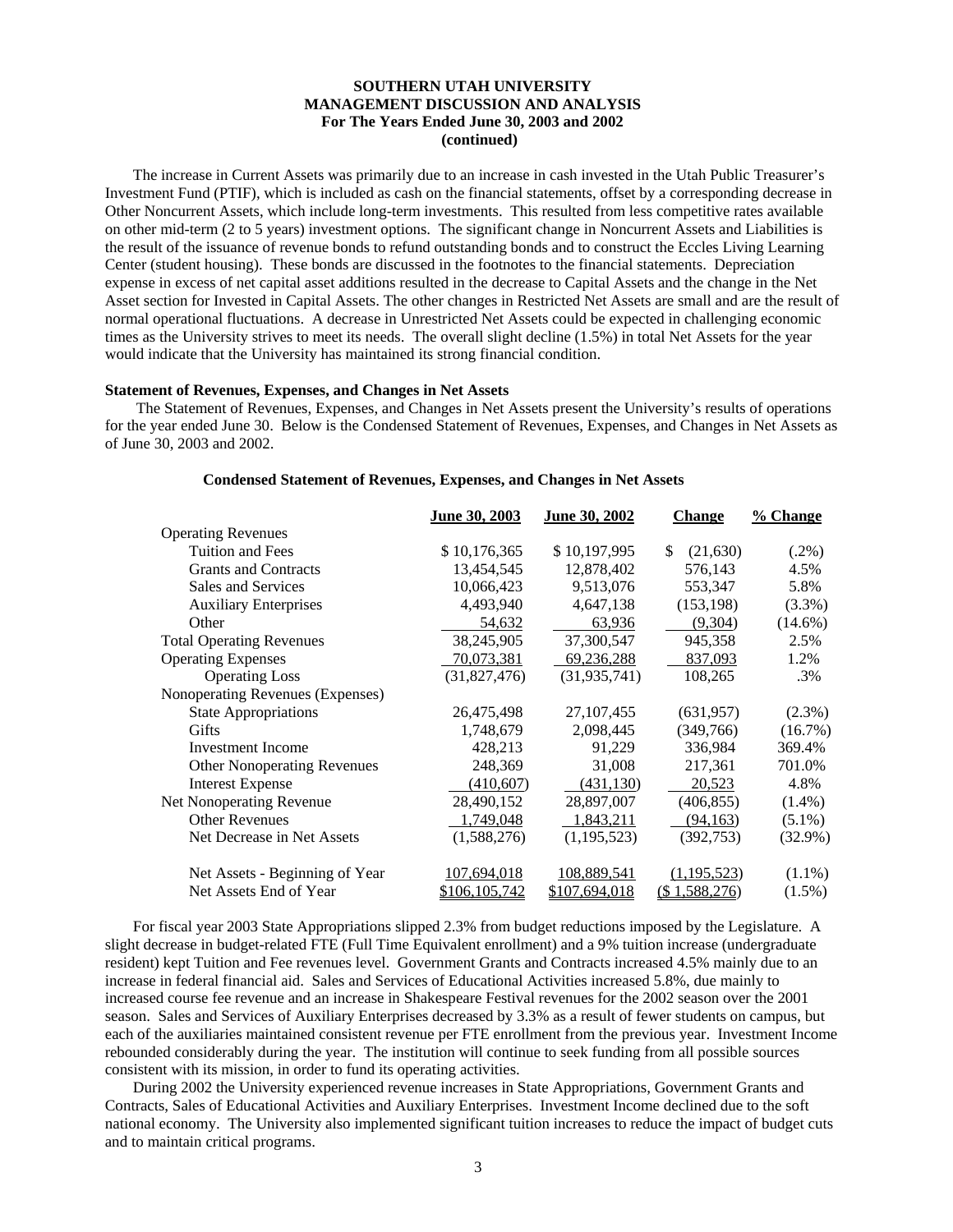#### **SOUTHERN UTAH UNIVERSITY MANAGEMENT DISCUSSION AND ANALYSIS For The Years Ended June 30, 2003 and 2002 (continued)**

The following graph illustrates all funding sources of the University for the year ended June 30, 2003:



 2003 saw individual expenses as a percentage of total expense remain relatively unchanged from the prior year. Increases occurred in Student Aid expenses of 2.6% and Supplies and Services of 12.4%. Student Aid increases related to Federal Financial Aid expenses keeping pace with rising tuition. Supplies and Services increases were primarily due to consulting services for the University's new administrative software system conversion, student recruitment and retention efforts, and increases in Shakespeare Festival expenditures from the 2001 season to the 2002 season. A decrease occurred in Utilities of 6.6% due to significant efforts within the Plant Operations department to modernize and negotiate favorable rates. Maintenance decreased by 3.3% and Other Expenses decreased by 1.6% from 2002. Compensation, including benefits, continues to be the significant area of financial pressure for the University.

 During 2002 Compensation and Student Aid experienced the greatest increases. Depreciation expense was not recorded in prior years and fixed assets acquisitions were recorded in the expense category representing a significant change in reporting expenses brought on by GASB 34.

 The following graphs illustrate expenses of the University by natural classification as a percentage of total expense for the years ended June 30, 2003 and 2002:



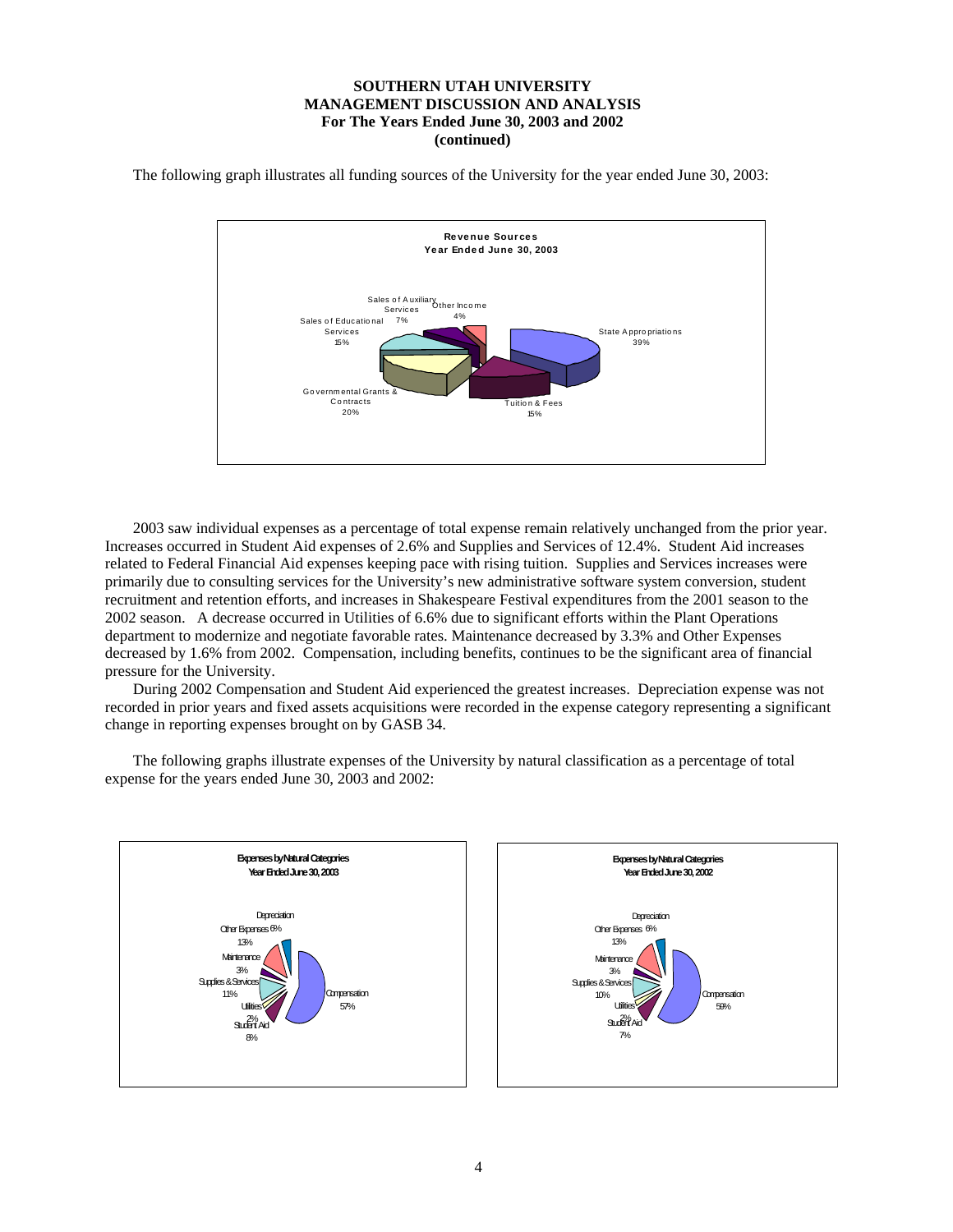#### **SOUTHERN UTAH UNIVERSITY MANAGEMENT DISCUSSION AND ANALYSIS For The Years Ended June 30, 2003 and 2002 (continued)**

 A comparative summary of the University's operating expenses by functional classification for the years ended June 30, 2003 and 2002 is included below:

#### **Expenses by Functional Classification**

|                                  | June 30, 2003 | June 30, 2002       |
|----------------------------------|---------------|---------------------|
| Instruction                      | \$19,188,968  | \$19,303,695        |
| <b>Public Service</b>            | 11,739,682    | 11,324,730          |
| Academic Support                 | 3,975,852     | 3,718,208           |
| <b>Student Services</b>          | 6,344,243     | 6,630,659           |
| <b>Institutional Support</b>     | 7,110,306     | 6,167,210           |
| Operation & Maintenance of Plant | 6,223,293     | 6,621,326           |
| Student Aid                      | 5,345,201     | 5,205,478           |
| <b>Auxiliary Enterprises</b>     | 6,113,149     | 6,409,936           |
| Depreciation                     | 4,032,687     | 3,855,046           |
| <b>Total Operating Expenses</b>  | 70.073.381    | <u>\$69.236.288</u> |

#### **Statement of Cash Flows**

 The Statement of Cash Flows provides an additional perspective on the University's financial results for the fiscal year. It identifies sources and uses of cash by broad category of activity.

#### **Condensed Statement of Cash Flows**

|                                     | <b>June 30, 2003</b> | June 30, 2002        | <b>Change</b> |
|-------------------------------------|----------------------|----------------------|---------------|
| Cash Provided (Used) by:            |                      |                      |               |
| <b>Operating Activities</b>         | \$(27,126,438)       | $$ (28,062,481)$ \\$ | 936,043       |
| Noncapital Financing Activities     | 28,397,545           | 29,952,230           | (1,554,685)   |
| <b>Capital Financing Activities</b> | 8,373,828            | (533, 923)           | 8,907,751     |
| <b>Investing Activities</b>         | 2,321,392            | 219,071              | 2,102,321     |
| Net Change in Cash                  | 11,966,327           | 1,574,897            | 10,391,430    |
| Cash - Beginning of Year            | 17,025,132           | 15,450,235           | 1,574,897     |
| Cash - End of Year                  | \$28,991,459         | 17,025,132           | 11,966,327    |

 The major changes in cash and cash equivalents for the University resulted from the issuance of Revenue Bonds (Capital Financing Activities) and from maturing or called investments in excess of investment purchases (Investing Acitivities).

#### **Economic Factors that May Affect the Future**

 The University is confident in its ability to deliver excellent education to its students. With the rise and fall of the economic tide, the University is confident in its ability to respond to budget reductions or to take advantage of growth opportunities. The University implemented a significant tuition increase for the 2003-2004 year with no significant decrease in enrollment. The University has also implemented a major marketing and retention program to meet our enrollment goals.

 Attracting and retaining faculty and staff is a continuing challenge facing the University in an increasingly competitive market. The cost of University health benefits has increased dramatically over the past several years, even as the University has taken steps to reduce utilization and increase employee cost sharing. The increased pressure upon the State of Utah to provide financial support through state appropriations will, in part, impact the University's ability to meet these challenges.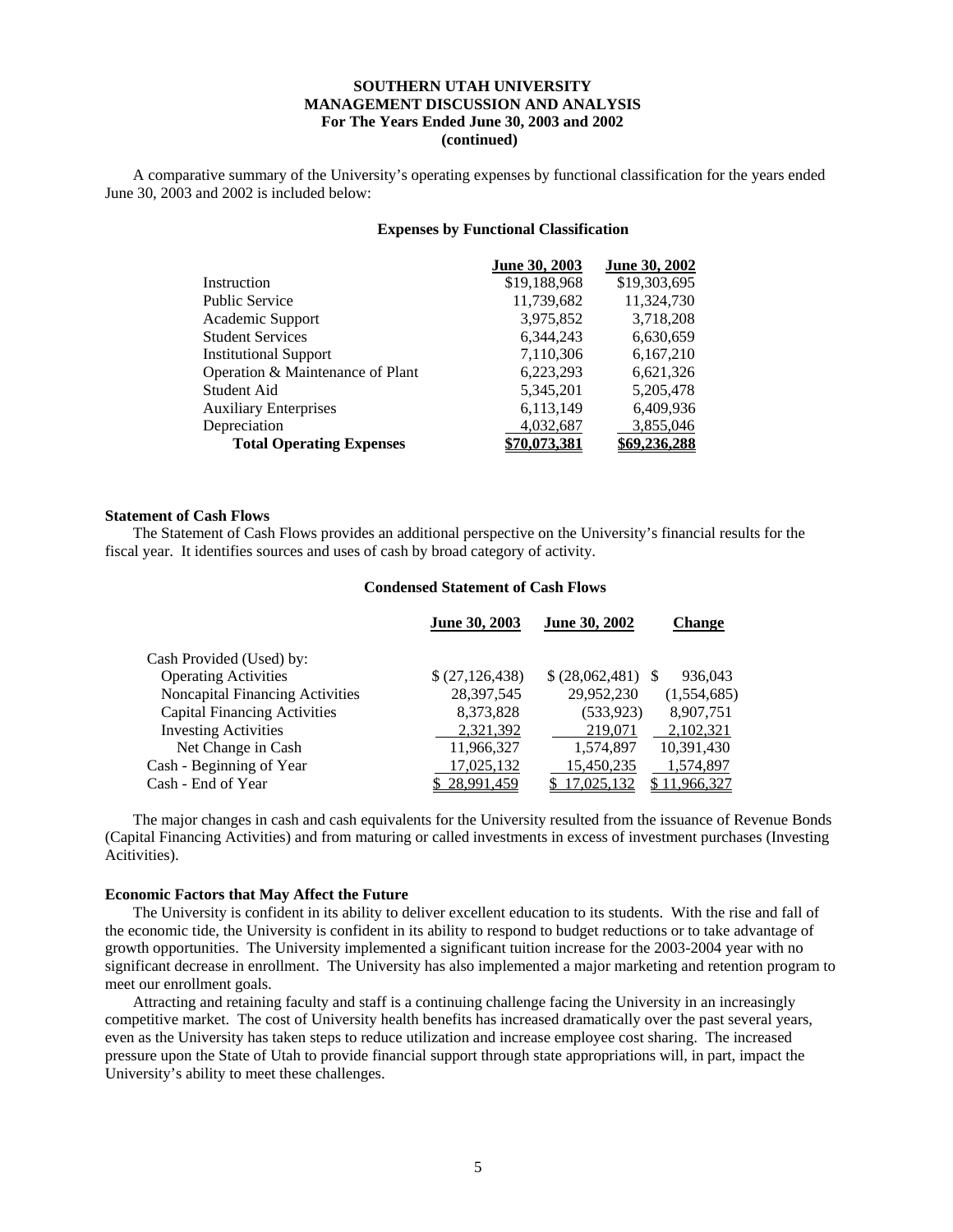#### **SOUTHERN UTAH UNIVERSITY MANAGEMENT DISCUSSION AND ANALYSIS For The Years Ended June 30, 2003 and 2002 (continued)**

 While economically, the recovery for the State of Utah appears to be underway, it may be several years before the State's economy expands to a point where major new state appropriations flow to higher education. Given this outlook, the University will continue to emphasize cost containment and realignment of resources to meet goals and objectives.

#### **Summary**

 The accompanying financial statements, including the footnotes, indicate the University is on sound financial footing. Current and noncurrent assets greatly exceed current and noncurrent liabilities respectively. The revenues sources, though challenging, are expected to continue to support the operating needs of the University for the foreseeable future.

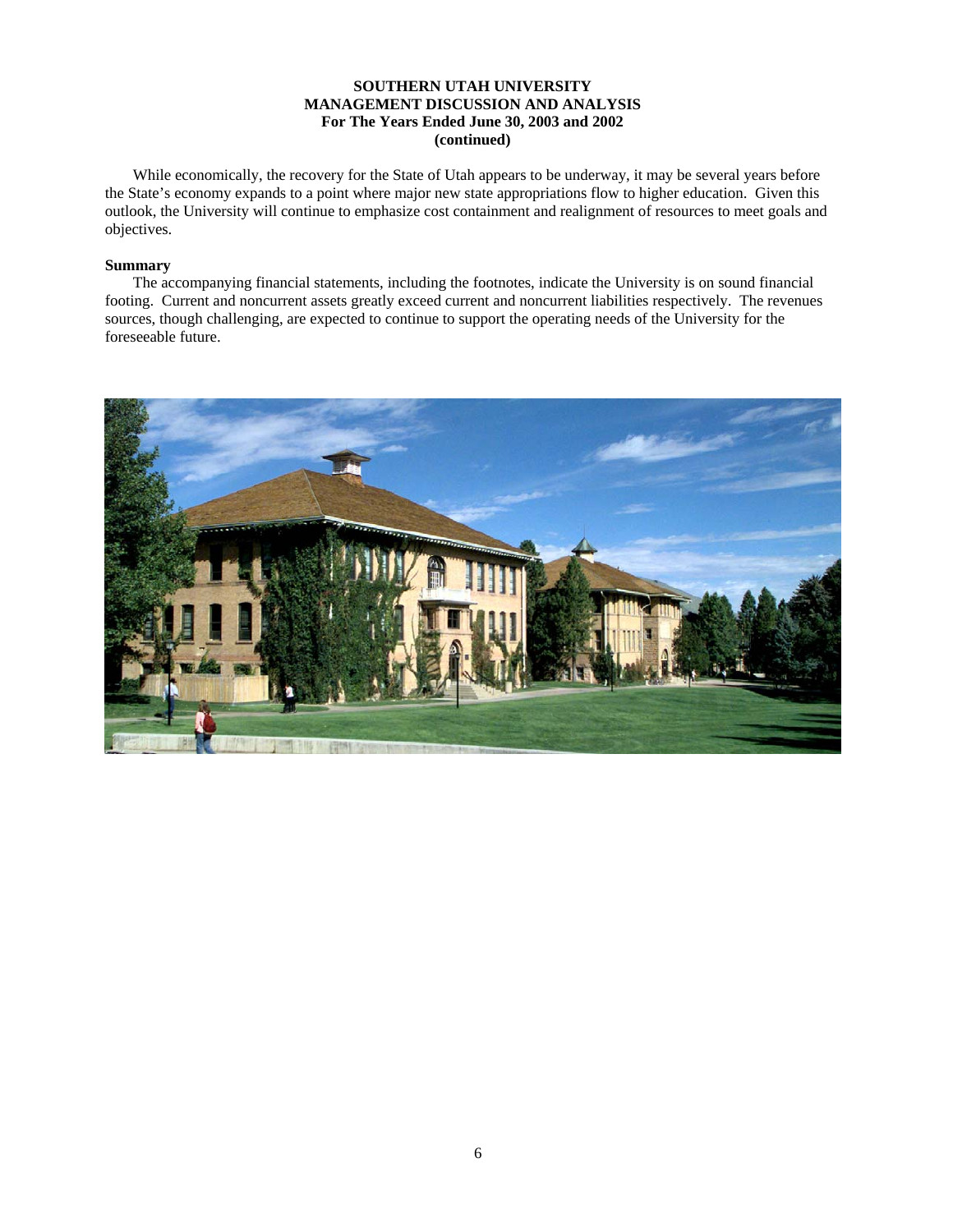STATEMENT OF NET ASSETS

As of June 30, 2003 and 2002

|                                                             | 2003             | 2002             |
|-------------------------------------------------------------|------------------|------------------|
| <b>ASSETS</b>                                               |                  |                  |
| <b>Current Assets:</b>                                      |                  |                  |
| Cash and Cash Equivalents (Note B)                          | \$<br>14,914,211 | \$<br>12,478,797 |
| Short-term Investments (Note B)                             | 114,014          | 116,246          |
| Accounts, Interest and Pledges Receivable (Note C)          | 1,519,140        | 1,316,103        |
| Loans Receivable, Net (Note D)                              | 450,641          | 393,374          |
| Due from Division of Facilities Construction and Management | 173,745          | 171,658          |
| Inventories (Note E)                                        | 1,007,741        | 928,473          |
| Prepaid Expenses (Note F)                                   | 2,939,683        | 2,933,672        |
| <b>Total Current Assets</b>                                 | 21,119,175       | 18,338,323       |
| <b>Noncurrent Assets:</b>                                   |                  |                  |
| Restricted Cash and Cash Equivalents (Note B)               | 14,077,248       | 4,546,335        |
| Investments (Note B)                                        | 5,072,421        | 6,949,784        |
| Accounts, Interest and Pledges Receivable (Note C)          |                  | 865,478          |
| Loans Receivable, Net (Note D)                              | 1,942,924        | 1,995,838        |
| <b>Real Estate</b>                                          | 269,500          | 256,780          |
| Capital Assets, Net of Accumulated Depreciation (Note G)    | 89,959,201       | 92,206,737       |
| <b>Total Noncurrent Assets</b>                              | 111,321,294      | 106,820,952      |
| <b>Total Assets</b>                                         | 132,440,469      | 125, 159, 275    |
| <b>LIABILITIES</b>                                          |                  |                  |
| <b>Current Liabilities:</b>                                 |                  |                  |
| Accounts and Interest payable (Note H)                      | 1,167,248        | 657,961          |
| Payroll and Withholding Taxes Payable                       | 929,614          | 193,214          |
| Compensated Absences & Termination Benefits (Note I)        | 1,128,444        | 1,239,435        |
| Deposits and Other Liabilities                              | 214,722          | 191,974          |
| Deferred Revenues (Note F)                                  | 3,931,324        | 4,063,179        |
| Bonds and Contracts Payable (Notes I & J)                   | 1,384,667        | 1,366,116        |
| <b>Total Current Liabilities</b>                            | 8,756,019        | 7,711,879        |
| Noncurrent Liabilities:                                     |                  |                  |
| Compensated Absences & Termination Benefits (Note I)        | 1,193,428        | 1,113,506        |
| Bonds and Contracts Payable (Notes I & J)                   | 16,385,280       | 8,639,872        |
| <b>Total Noncurrent Liabilities</b>                         | 17,578,708       | 9,753,378        |
| <b>Total Liabilities</b>                                    | 26,334,727       | 17,465,257       |
| <b>NET ASSETS</b>                                           |                  |                  |
| Invested in Capital Assets Net of Related Debt              | 82,631,632       | 83,563,134       |
| Restricted:<br>Nonexpendable - Scholarships<br>Expendable   | 4,267,319        | 4,185,720        |
| Scholarships                                                | 3,311,079        | 3,381,329        |
| <b>Capital Projects</b>                                     | 2,634,294        | 2,826,111        |
| Loans                                                       | 2,601,052        | 2,628,981        |
| Other                                                       | 1,300,113        | 1,163,376        |
| Unrestricted                                                | 9,360,253        | 9,945,367        |
| <b>Total Net Assets</b>                                     | \$106,105,742    | \$107,694,018    |
|                                                             |                  |                  |

The accompanying notes are an integral part of these financial statements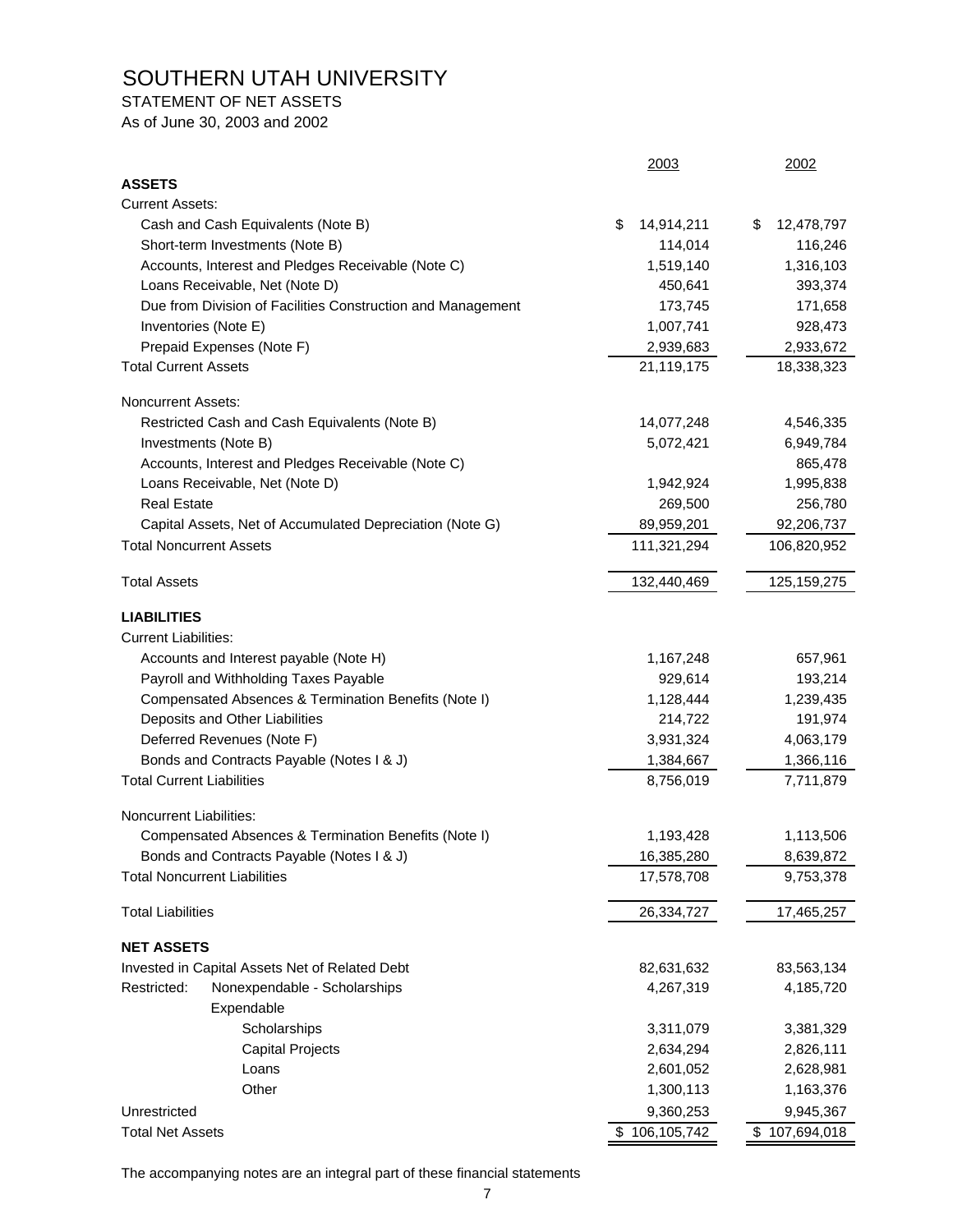## STATEMENT OF REVENUES, EXPENSES, AND CHANGES IN NET ASSETS

For The Years Ended June 30, 2003 and 2002

|                                                                                  | 2003             | 2002              |
|----------------------------------------------------------------------------------|------------------|-------------------|
| <b>Operating Revenues:</b>                                                       |                  |                   |
| Student Tuition and Fees (Note K)                                                | \$<br>10,176,365 | \$<br>10,197,995  |
| (net of scholarship allowances of \$4,633,155 for 2003 and \$4,205,633 for 2002) |                  |                   |
| Governmental Grants and Contracts                                                | 13,454,545       | 12,878,402        |
| Sales and Services of Educational Activities                                     | 10,066,423       | 9,513,076         |
| Sales and Services of Auxiliary Enterprises (Note K)                             | 4,493,940        | 4,647,138         |
| (net of scholarship allowances of \$260,075 for 2003 and \$273,209 for 2002)     |                  |                   |
| Interest Income on Student Loans                                                 | 54,632           | 63,936            |
| <b>Total Operating Revenues</b>                                                  | 38,245,905       | 37,300,547        |
| <b>Operating Expenses:</b>                                                       |                  |                   |
| <b>Salaries</b>                                                                  | 29,815,803       | 29,883,679        |
| <b>Benefits</b>                                                                  | 11,323,098       | 11,266,536        |
| Depreciation                                                                     | 4,032,687        | 3,855,046         |
| Repairs and Maintenance                                                          | 1,838,229        | 1,900,049         |
| Services and Supplies                                                            | 7,485,551        | 6,660,595         |
| <b>Student Aid</b>                                                               | 5,345,201        | 5,205,478         |
| <b>Utilities</b>                                                                 | 1,487,970        | 1,593,652         |
| <b>Other Operating Expenses</b>                                                  | 8,744,842        | 8,871,253         |
| <b>Total Operating Expenses</b>                                                  | 70,073,381       | 69,236,288        |
| Operating Income (Loss)                                                          | (31, 827, 476)   | (31, 935, 741)    |
| <b>Nonoperating Revenues (Expenses)</b>                                          |                  |                   |
| <b>Government Appropriations - State</b>                                         | 26,475,498       | 27,107,455        |
| <b>Private Gifts and Grants</b>                                                  | 1,748,679        | 2,098,445         |
| Investment Income                                                                | 428,213          | 91,229            |
| Other Nonoperating Revenue (Note K)                                              | 248,369          | 31,008            |
| Interest on Indebtedness                                                         | (410, 607)       | (431, 130)        |
| Net Nonoperating Revenue                                                         | 28,490,152       | 28,897,007        |
| Income (Loss) Before Other Revenue                                               | (3,337,324)      | (3,038,734)       |
| <b>Other Revenue</b>                                                             |                  |                   |
| <b>Capital Appropriations</b>                                                    | 859,045          | 1,125,523         |
| <b>Capital Grants &amp; Gifts</b>                                                | 640,127          | 470,839           |
| Additions to Permanent Endowments                                                | 249,876          | 246,849           |
| <b>Total Other Revenue</b>                                                       | 1,749,048        | 1,843,211         |
| Increase (Decrease) in Net Assets                                                | (1,588,276)      | (1, 195, 523)     |
| Net Assets - Beginning of Year                                                   | 107,694,018      | 161,625,655       |
| Prior Period Adjustment (Note A)                                                 |                  | (52, 736, 114)    |
| Net Assets - Adjusted Beginning of Year                                          | 107,694,018      | 108,889,541       |
| Net Assets - End of Year                                                         | \$106,105,742    | \$<br>107,694,018 |
|                                                                                  |                  |                   |

The accompanying notes are an integral part of these finanacial statements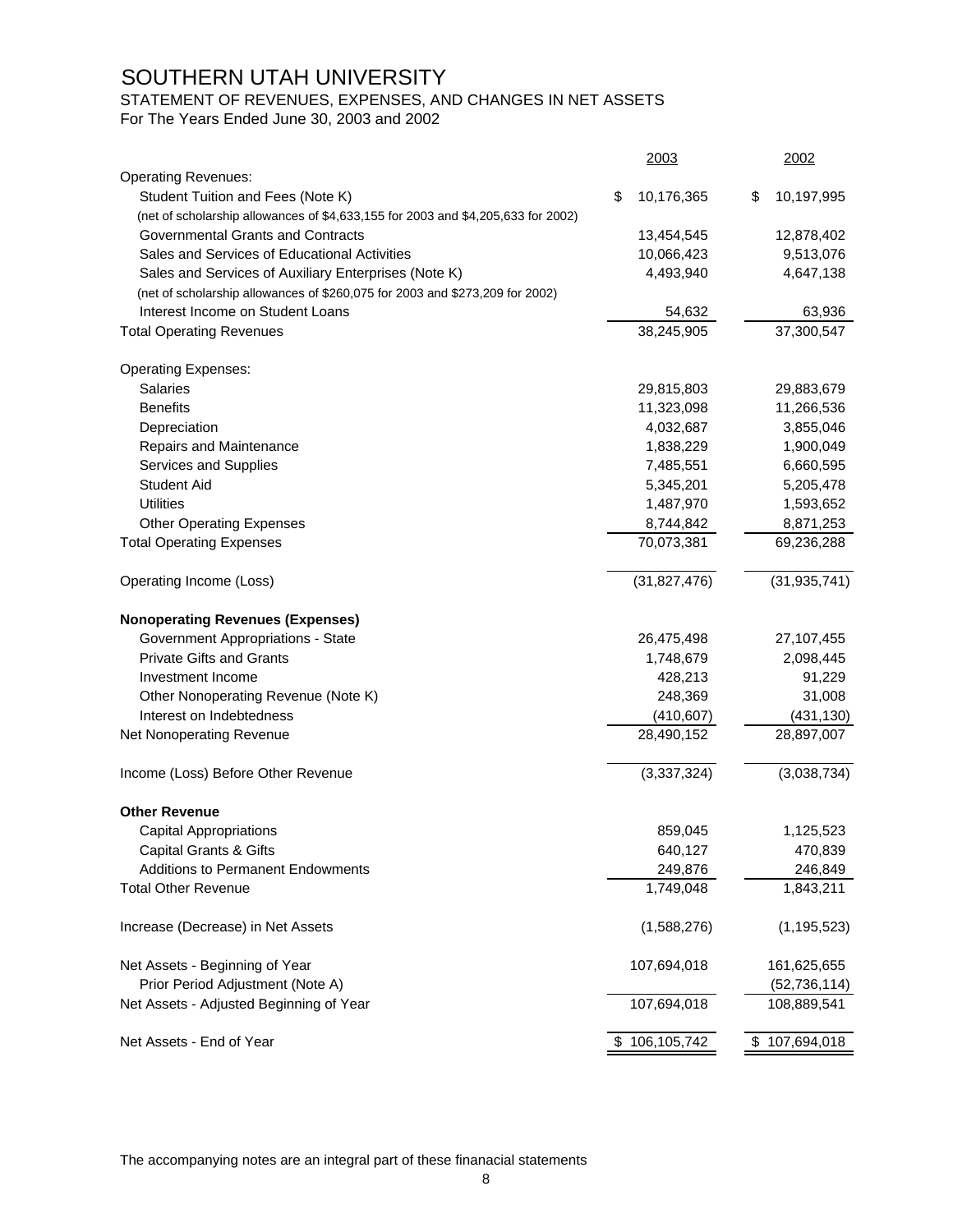STATEMENT OF CASH FLOWS

For the Years Ended June 30, 2003 and 2002

|                                                             | 2003             | 2002             |
|-------------------------------------------------------------|------------------|------------------|
| <b>CASH FLOWS FROM OPERATING ACTIVITIES</b>                 |                  |                  |
| <b>Tuition and Fees</b>                                     | \$<br>10,244,441 | \$<br>10,325,958 |
| Receipts from Grants/Contracts                              | 13,194,449       | 12,875,680       |
| Receipts from Auxiliary and Educational Services            | 14,207,256       | 13,997,374       |
| Collection of Loans to Students and Employees               | 360,494          | 700,640          |
| Loans Issued to Students and Employees                      | (449, 855)       | (839, 596)       |
| Payments for Employee Services and Benefits                 | (40, 418, 171)   | (41,064,195)     |
| Payments to Suppliers                                       | (18,919,851)     | (18, 852, 864)   |
| Payments for Student Financial Aid                          | (5,345,201)      | (5,205,478)      |
| Net Cash Provided (Used) by Operating Activities            | (27, 126, 438)   | (28,062,481)     |
| <b>CASH FLOWS FROM NONCAPITAL FINANCING ACTIVITIES</b>      |                  |                  |
| <b>State Appropriations</b>                                 | 26,525,498       | 27,057,455       |
| Gifts/Grants for Other Than Capital Purposes                | 1,622,171        | 2,647,926        |
| Receipts for Permanent Endowments                           | 249,876          | 246,849          |
| Net Cash Provided (Used) by Noncapital Financing Activities | 28,397,545       | 29,952,230       |
| <b>CASH FLOWS FROM CAPITAL FINANCING ACTIVITIES</b>         |                  |                  |
| <b>Capital State Appropriations</b>                         | 859,045          | 1,125,523        |
| Receipts from Capital Grants/Gifts                          | 1,573,792        | 1,593,488        |
| Proceeds from Sale of Capital Assets                        | 248,369          | 31,008           |
| Proceeds from Capital Debt                                  | 10,395,982       | 5,200,273        |
| <b>Purchases of Capital Assets</b>                          | (1,787,238)      | (2,280,914)      |
| Principal Paid on Capital Debt/Leases                       | (2,505,515)      | (5,772,171)      |
| Interest Paid on Capital Debt/Leases                        | (410, 607)       | (431, 130)       |
| Net Cash Provided (Used) by Capital Financing Activities    | 8,373,828        | (533, 923)       |
| <b>CASH FLOWS FROM INVESTING ACTIVITIES</b>                 |                  |                  |
| Proceeds from Sale/Maturity of Investments                  | 3,713,075        | 4,765,689        |
| Receipt of Interest/Dividends from Investments              | 708,317          | 826,426          |
| Purchase of Investments                                     | (2,100,000)      | (5,373,044)      |
| Net Cash Provided (Used) by Investing Activities            | 2,321,392        | 219,071          |
|                                                             |                  |                  |
| Net Increase in Cash                                        | 11,966,327       | 1,574,897        |
| Cash & Cash Equivalents--Beginning of Year                  | 17,025,132       | 15,450,235       |
| Cash & Cash Equivalents--End of Year                        | 28,991,459       | 17,025,132       |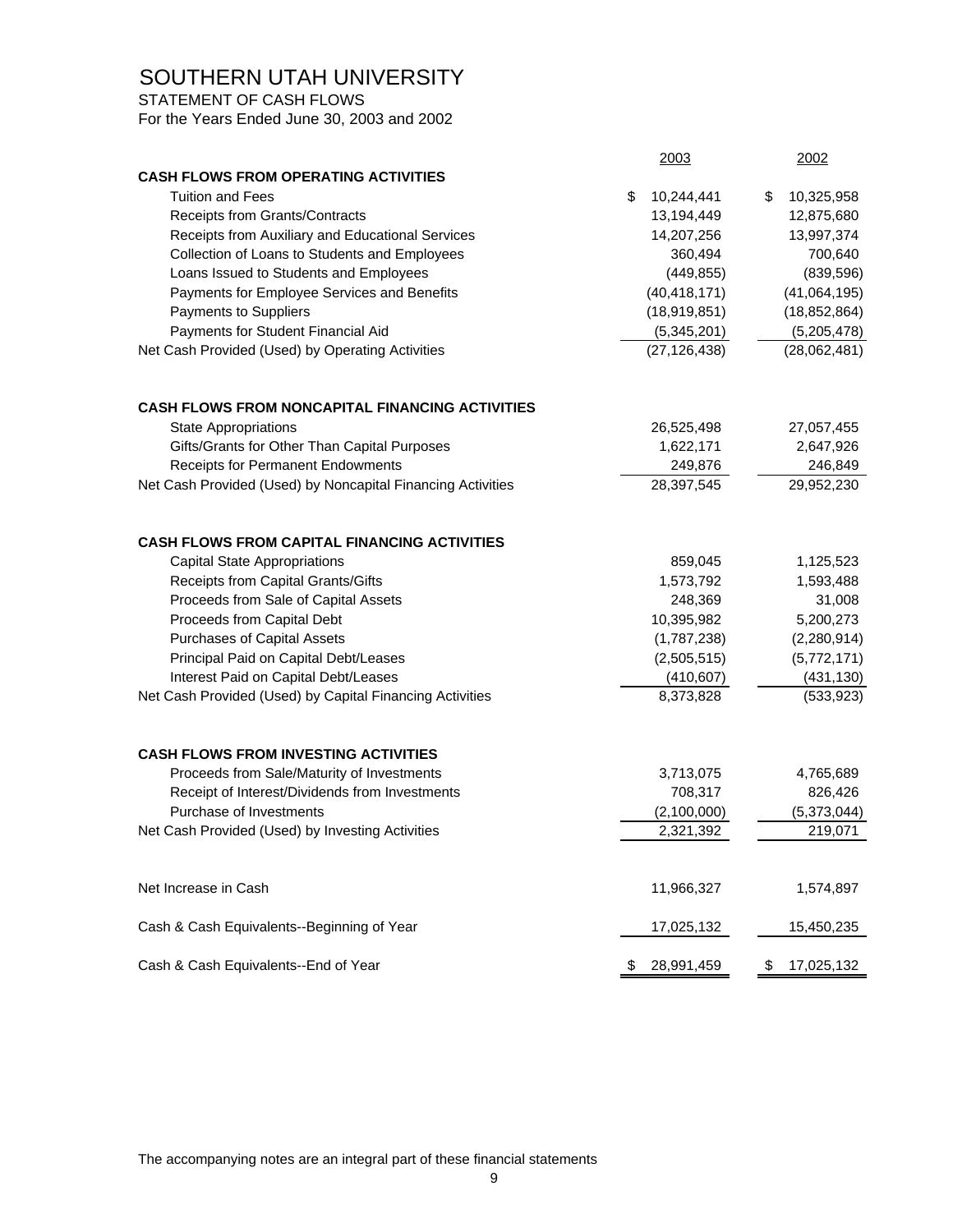### STATEMENT OF CASH FLOWS

For the Years Ended June 30, 2003 and 2002 (continued)

| Reconciliation of Net Operating Income (Loss) to Net Cash                                          |    | 2003           | 2002                 |
|----------------------------------------------------------------------------------------------------|----|----------------|----------------------|
| <b>Provided (Used) by Operating Activities</b>                                                     |    |                |                      |
| Operating Income (Loss)                                                                            | S. | (31,827,476)   | \$<br>(31, 935, 741) |
| Adjustments to Reconcile Net Income (Loss) to Net Cash Provided<br>(Used) by Operating Activities: |    |                |                      |
| <b>Depreciation Expense</b>                                                                        |    | 4,032,687      | 3,855,046            |
| Changes in Assets and Liabilities:                                                                 |    |                |                      |
| Receivables (Net)                                                                                  |    | (347, 528)     | 441,238              |
| <b>Student Loans Receivable</b>                                                                    |    | (4, 353)       | (92, 483)            |
| Inventories                                                                                        |    | (79, 268)      | (65, 019)            |
| <b>Prepaid Expenses</b>                                                                            |    | (6,011)        | 170,496              |
| <b>Accounts Payable</b>                                                                            |    | 509,287        | (76, 912)            |
| <b>Accrued Liabilities</b>                                                                         |    | 22,748         | 29,988               |
| <b>Accrued Payroll</b>                                                                             |    | 736,400        | 41,692               |
| <b>Deferred Revenues</b>                                                                           |    | (131, 855)     | (448, 462)           |
| <b>Compensated Absences</b>                                                                        |    | (31,069)       | 17,676               |
| Net Cash Provided (Used) by Operating Activities                                                   |    | (27, 126, 438) | \$<br>(28,062,481)   |
|                                                                                                    |    |                |                      |
| Noncash Investing, Noncapital Financing, and Capital Related<br><b>Financing Transactions</b>      |    |                |                      |
| Change in Fair Value of Investments Recognized as                                                  |    |                |                      |
| Investment Income                                                                                  | \$ | (253, 800)     | \$<br>(741, 915)     |
| <b>Donation of Investment Securities</b>                                                           |    | 65,359         | 338,150              |
| Donation of Steinway Concert Grand and Mason & Hamlin Pianos                                       |    | 100,751        |                      |
| Donation of Land (4 residential lots, undeveloped and raw land)                                    |    | 98,100         |                      |

#### **Reconciliation of Cash and Cash Equivalents to the Statement of Net Assets**

| Cash and Cash Equivalents Classified as Current Assets<br>Cash and Cash Equivalents Classified as Noncurrent Assets | \$ 14.914.211<br>14,077,248 | SS. | 12.478.797<br>4,546,335 |
|---------------------------------------------------------------------------------------------------------------------|-----------------------------|-----|-------------------------|
| Total Cash and Cash Equivalents                                                                                     | \$ 28.991.459               |     | \$ 17.025.132           |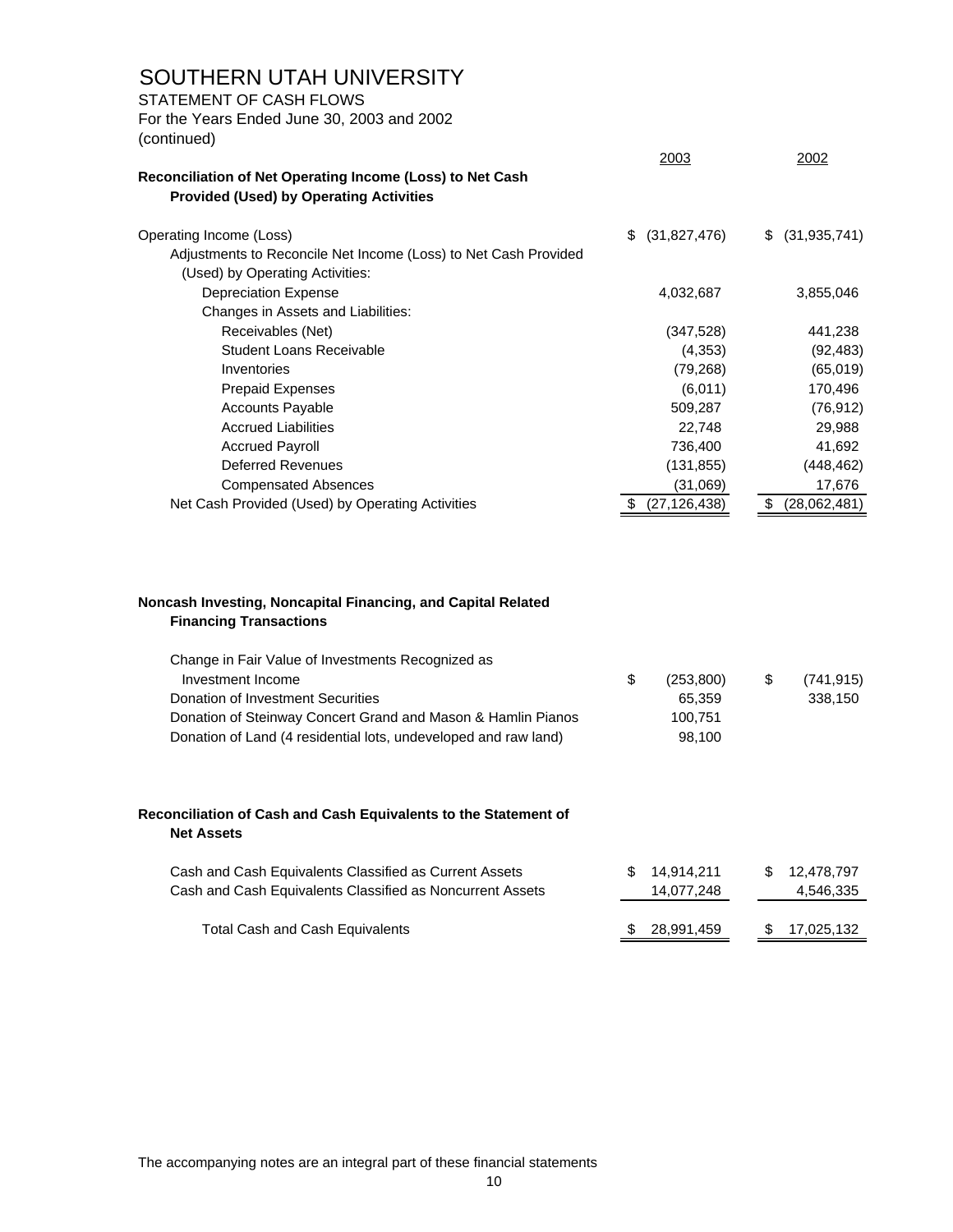#### **Note A. Summary of Significant Accounting Policies**

 The significant accounting policies followed by the University are described below to enhance the usefulness of the financial statements to the reader.

#### **Reporting Entity**

 The University is a component unit of the State of Utah as defined by Governmental Accounting Standards Board (GASB) Statement No. 14, *The Financial Reporting Entity.* The financial activity of the University is included in the State's Comprehensive Annual Financial Report as a non-major discrete component unit.

 The University's financial statements include the accounts of the University, all auxiliary enterprises and other restricted and unrestricted funds of the University, and the Southern Utah University Foundation (the Foundation). The Foundation, a non-profit organization, was incorporated under Utah law in 1996. The Foundation was established to provide support for the University, its students and faculty, and to promote, sponsor, and carry-out educational, scientific, charitable, and related activities and objectives at the University. The University has a controlling number of positions on the Board of Directors of the Foundation.

 The Foundation is included in the financial statements of the University as a blended component unit. A blended component unit is an entity which is legally separate from the University but which is so intertwined with the University that it is, in substance, the same as the University. Separate unaudited financial statements of the Foundation can be obtained from the University.

 In preparing the financial statements, all significant transactions and balances between the University and the Foundation are eliminated.

#### **Financial Statement Presentation**

 In June 1999, GASB issued Statement No. 34, *Basic Financial Statements and Management's Discussion and Analysis for State and Local Governments*. This was followed in November 1999 by GASB Statement No. 35, *Basic Financial Statements and Management's Discussion and Analysis for Public Colleges and Universities*. The State of Utah has implemented GASB No. 34 for the year ended June 30, 2002. As a component unit of the State of Utah, the University is also required to adopt GASB No. 34 and No. 35. The financial statement presentation required by GASB No. 34 and No. 35 provides a comprehensive, entity-wide perspective of the University's assets, liabilities, net assets, revenues, expenses, changes in net assets, and cash flows replacing the fund-group perspective previously required.

 Significant accounting changes made in order to comply with the new requirements include (1) adoption of depreciation on capital assets; (2) reporting summer school revenues and expenses between fiscal years rather than in one fiscal year; and (3) reporting scholarship discounts and allowances on tuition. Accordingly, the University has made a onetime adjustment to reduce beginning net assets for the year-ended June 30, 2002 for the cumulative effect of these changes in the amount of (\$52,736,114).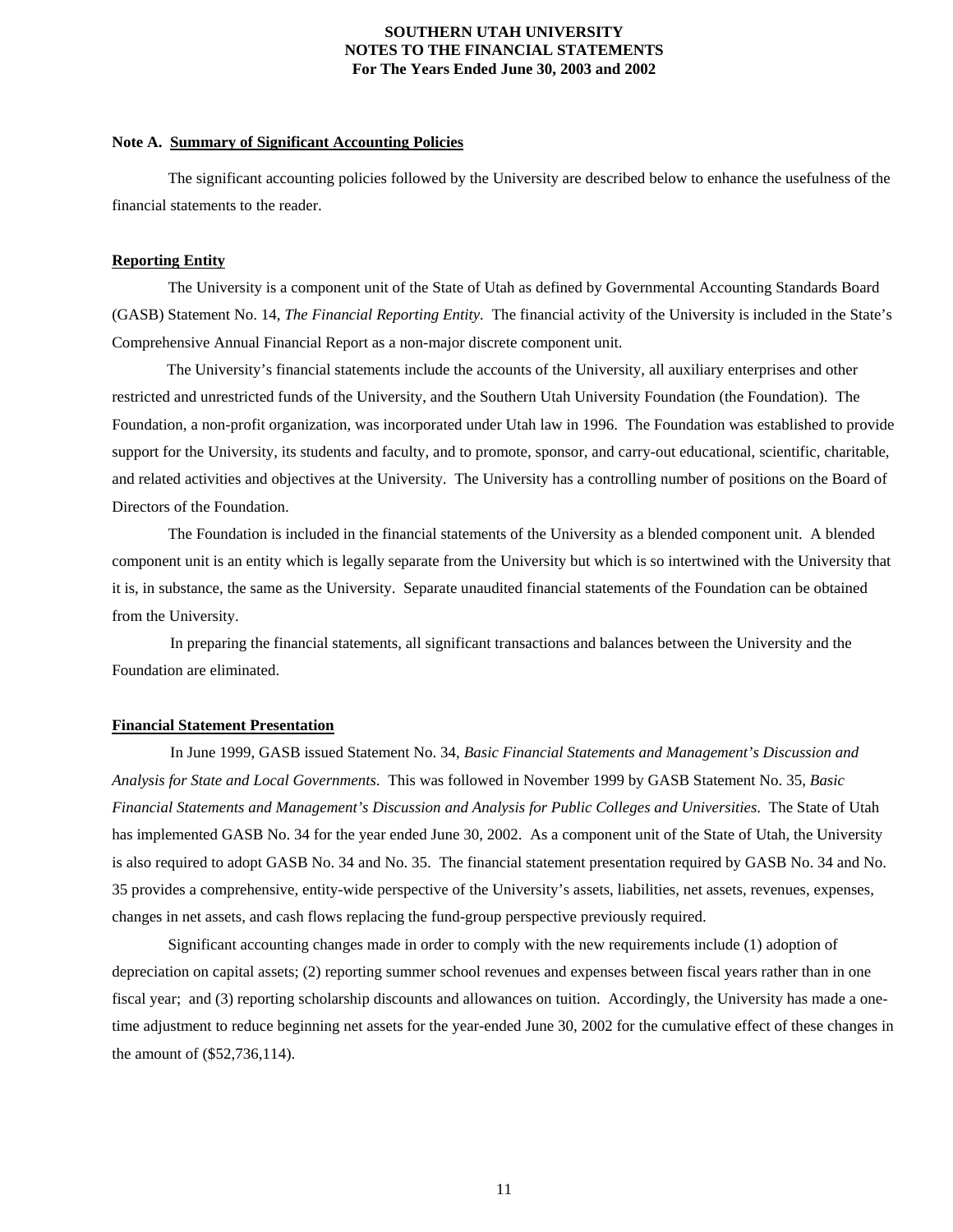#### **Basis of Accounting**

 Under the provisions of the GASB standards, the University is permitted to report as a special-purpose government engaged in business-type activities (BTA). BTA reporting requires the University to present only the basic financial statements and required supplementary information (RSI) for an enterprise fund. This includes a Management's Discussion and Analysis, a Statement of Net Assets or Balance Sheet, a Statement of Revenues, Expenses, and Changes in Net Assets, a Statement of Cash Flows, notes to the financial statements, and other applicable RSI. The required basic financial statements described above are prepared using the economic resources measurement focus and the accrual basis of accounting.

 In accordance with GASB Statement No. 20, the University is required to follow all applicable GASB pronouncements. In addition, the University should apply all applicable Financial Accounting Standards Board (FASB) Statements and Interpretations, Accounting Principles Board (APB) Opinions and Accounting Research Bulletins of the Committee on Accounting Procedures issued on or before November 30, 1989, unless those pronouncements conflict with or contradict GASB pronouncements. The University has elected to not apply FASB pronouncements issued after November 30, 1989.

#### **Cash Equivalents**

 The University considers all highly liquid investments with an original maturity of three months or less to be cash equivalents. Funds invested through the Utah Public Treasurers' Investment Fund are also considered cash equivalents.

#### **Investments**

 The University accounts for its investments at fair value in accordance with GASB Statement No. 31, *Accounting and Financial Reporting for Certain Investments and for External Investment Pools*. Changes in unrealized gains (losses) on the carrying value of investments are reported as a component of investment income in the statements of revenues, expenses, and changes in net assets.

#### **Accounts Receivable**

 Accounts receivable consist of tuition and fee charges to students and auxiliary enterprise services provided to students, faculty and staff. Accounts receivable also include amounts due from Federal government, state, and local governments, or private sources in connection with reimbursement of allowable expenditures made pursuant to the University's grants and contracts. Uncollectible amounts on accounts receivable are considered minor and therefore, no allowance is recorded.

#### **Inventories**

Inventories are carried at the lower of cost or market on the first-in, first-out ("FIFO") method.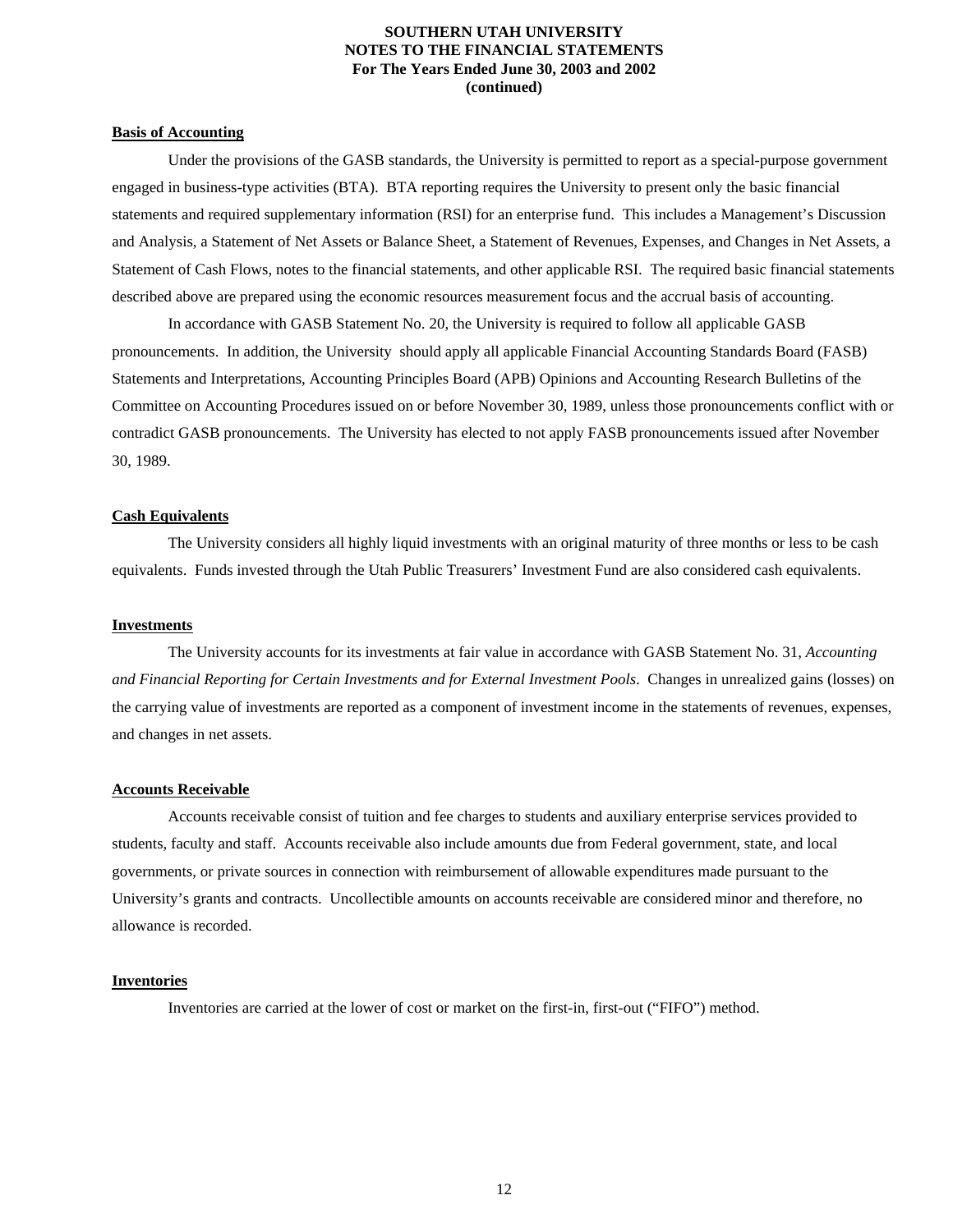#### **Restricted Cash and Cash Equivalents and Investments**

 Cash and cash equivalents and investments that are externally restricted to make debt service payments, maintain sinking or reserve funds, or to purchase or construct capital or other restricted assets, are classified as noncurrent assets in the statement of net assets.

#### **Capital Assets**

 Capital assets are recorded at cost at the date of acquisition, or fair market value at the date of donation in the case of gifts. For equipment, the University's capitalization policy includes all items with a unit cost of \$3,000 or more, and an estimated useful life of greater than one year. Renovations to buildings, infrastructure, and land improvements that increase the value or extend the useful life of the structure with a cost of \$20,000 or more are capitalized. Routine repairs and maintenance are charged to operating expense in the year in which the expense was incurred. Depreciation is computed using the straight-line method over the estimated useful lives of the assets, generally 30 to 40 years for buildings, 20 to 40 years for infrastructure, land improvements and library collections, and 5 to 20 years for equipment.

#### **Deferred Revenues**

 Deferred revenues include amounts received for tuition and fees and certain auxiliary activities prior to the end of the fiscal year but earned in the subsequent accounting period. Deferred revenues also include amounts received from grant and contract sponsors that have not yet been earned.

#### **Compensated Absences**

 Non-academic University employee vacation pay is accrued at year-end for financial statement purposes. The liabilities and expenses incurred are recorded at year-end as a component of compensated absences and termination benefits in the Statement of Net Assets, and as a component of salaries and benefits expense in the Statement of Revenues, Expenses, and Changes in Net Assets.

#### **Noncurrent Liabilities**

 Noncurrent liabilities include (1) principal amounts of revenue bonds, notes, and contracts (leases) payable with contractual maturities greater than one year: (2) estimated amounts for compensated absences and termination benefits and other liabilities that will not be paid within the next fiscal year; and (3) other liabilities that, although payable within one year, are to be paid from funds that are classified as noncurrent assets.

#### **Net Assets**

The University's net assets are classified as follows:

 *Invested in capital assets, net of related debt*: This represents the University's total investment in capital assets, net of accumulated depreciation and outstanding debt obligations related to those capital assets.

 *Restricted – expendable*: Restricted expendable net assets include resources which the University is legally or contractually obligated to spend in accordance with restrictions imposed by external third parties.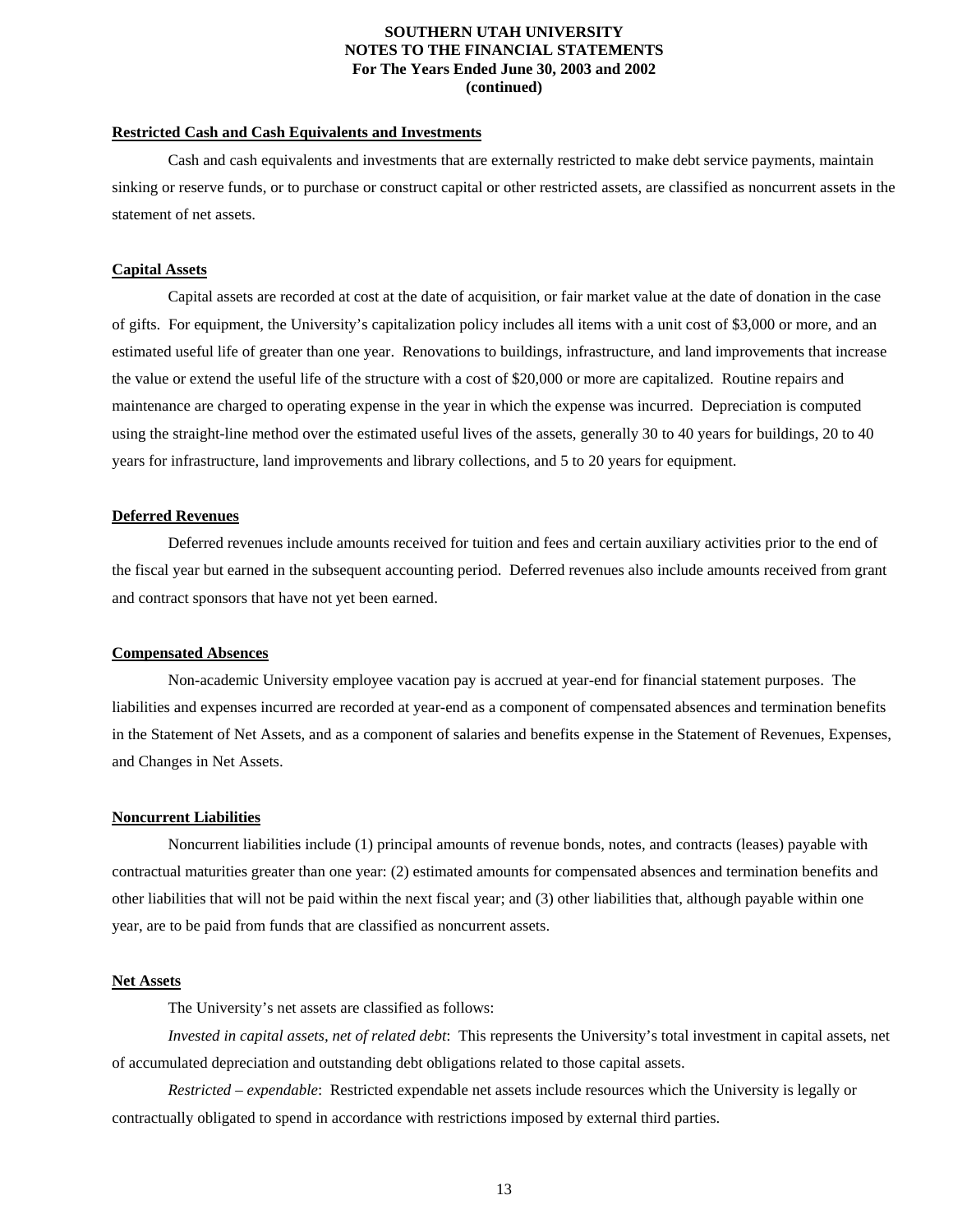*Restricted – nonexpendable*: Nonexpendable restricted net assets consist of endowment and similar type funds which donors or other outside sources have stipulated, as a condition of the gift instrument, that the principal is to be maintained inviolate and in perpetuity, and invested for the purpose of producing present and future income, which may either be expended or added to principal.

 *Unrestricted*: Unrestricted net assets represent resources derived from student tuition and fees, state appropriations, and sales and services of educational activities and auxiliary enterprises. These resources are used for transactions relating to the education and general operations of the University, and may be used at the discretion of the governing board to meet current expenses for any legal purpose. These resources are also used for auxiliary enterprises, which are substantially selfsupporting activities that provide services for students, faculty, and staff.

 When both restricted and unrestricted resources are available for use, it is the University's policy to use restricted resources first, then unrestricted resources as they are needed.

#### **Classification of Revenues**

 The University has classified its revenues as either operating or nonoperating revenues according to the following criteria:

 *Operating Revenues*: Operating revenues include activities that have the characteristics of exchange transactions, such as (1)student tuition and fees, net of scholarship discounts and allowances, (2)sales and services of auxiliary enterprises, net of scholarship discounts and allowances, (3)most federal, state, and local grants and contracts, and (4) interest on institutional student loans.

 *Nonoperating Revenues*: Nonoperating revenues include activities that have the characteristics of nonexchange transactions, such as gifts and contributions, state appropriations and investment income.

#### **Scholarship Discounts and Allowances**

 Student tuition and fee revenues, and certain other revenues from students, are reported net of scholarship discounts and allowances in the Statement of Revenues, Expenses, and Changes in Net Assets. Scholarship discounts and allowances are the difference between the stated charge for goods and services provided by the University, and the amount that is paid by students and/or third parties making payments on the students' behalf. Certain governmental grants, such as Pell grants, and other federal, state, or nongovernmental programs, are recorded as either operating or nonoperating revenues in the University's financial statements. To the extent that revenues from such programs are used to satisfy tuition and fees and other student charges, the University has recorded a scholarship discount and allowance.

#### **Disclosures**

 The footnotes related to the 2002 financial statements have not been repeated in this report but are available in the separately issued financial statements for the fiscal year ended June 30, 2002. Certain reclassifications have been made to prior year financial statements to conform with the current year presentation.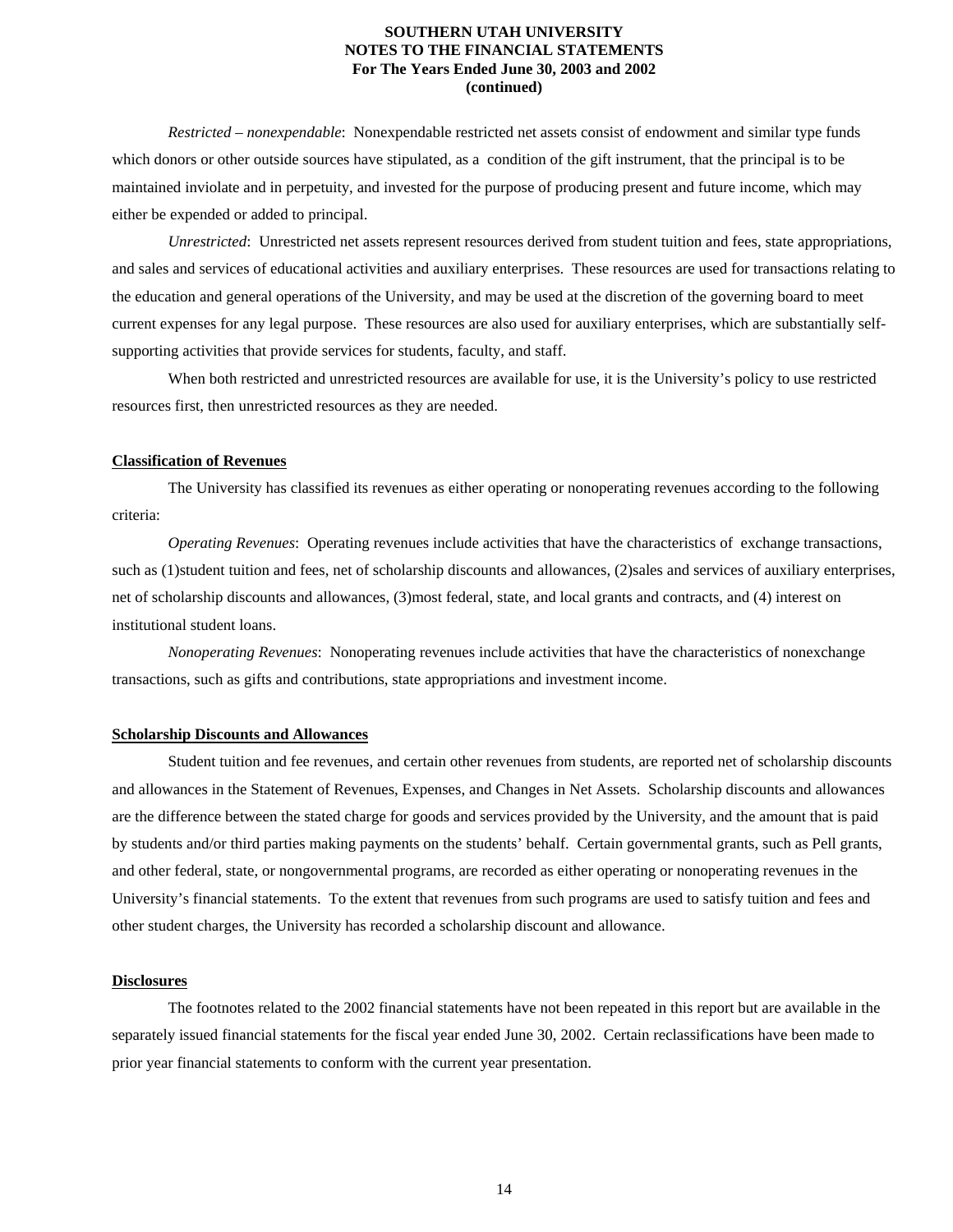#### **Note B. Cash and Cash Equivalents, Short-term Investments, and Investments**

 Cash and cash equivalents (instruments purchased with an original maturity of 3 months or less), short-term investments and investments (instruments having an original maturity greater than 3 months and equity type investments) are recorded at fair value.

 Investing is governed by the prudent man rule in accordance with the Money Management Act, Section 51-7, *Utah Code Annotated, 1953*, as amended. All securities purchased or held and all evidence of deposits and investments are held in the custody of the University or the State. Investment transactions may only be conducted through qualified depositories, certified dealers or directly with issuers of investment securities.

 Statutes authorize the University to invest in, among other assets, repurchase agreements; deposits of qualified depositories; commercial paper that is classified as "first tier" by two nationally recognized statistical rating organizations, one of which must be Moody's Investor Services or Standard and Poor's, which has a remaining term to maturity of 270 days or less; bankers' acceptances; obligations of the U. S. Treasury, agencies or instrumentalities; long-term debt of political subdivisions of the State; shares or certificates in an money market mutual fund registered with the Securities and Exchange Commission; and the State Treasurer's investment pool.

 Statutes also authorize the University to invest its gift funds according to the rules of the Utah Money Management Council. Those rules allow the University to invest its gift funds in any of the above investments; professionally managed pooled or commingled investment funds, or mutual funds which satisfy certain criteria; and in limited amounts of common stock, convertible preferred stock or convertible bonds of companies whose common stock is listed for trading on a major Securities Exchange or in the NASDAQ National Market System; and in limited amounts of bonds or debentures of any company which carry a rating of "A" or better by Moody's Investment Services, Inc., or Standard and Poor's Corporation.

 The Utah Public Treasurer's Investment Fund (Fund) is invested in accordance with the State Money Management Act. The State Money Management Council provides regulatory oversight for the Fund. The fair value of the Fund investments is approximately the same as the stated value of the fund shares at June 30, 2003.

 **Deposits** - At June 30, 2003, the carrying amount of the University's deposits was \$(345,466) and the bank balances were \$829,910. Of the bank balance, \$100,000 was covered by the Federal Deposit Insurance Corporation, and the remaining bank balance of \$729,910 was uninsured and uncollateralized. The State of Utah does not require collateral on deposits. However, the State Commissioner of Financial Institutions monitors financial institutions monthly and establishes limits for deposits of public money.

 **Investments** - The University's investments are categorized to give an indication of the level of risk assumed at year-end. Category 1 includes investments that are insured or registered, or for which the securities are held by the University or its agent in the University's name. Category 2 includes uninsured and unregistered investments for which the securities are held by the broker's or dealer's trust department or agent in the University's name. Category 3 includes uninsured and unregistered investments for which the securities are held by the broker or dealer, or by its trust department or agent but not in the University's name.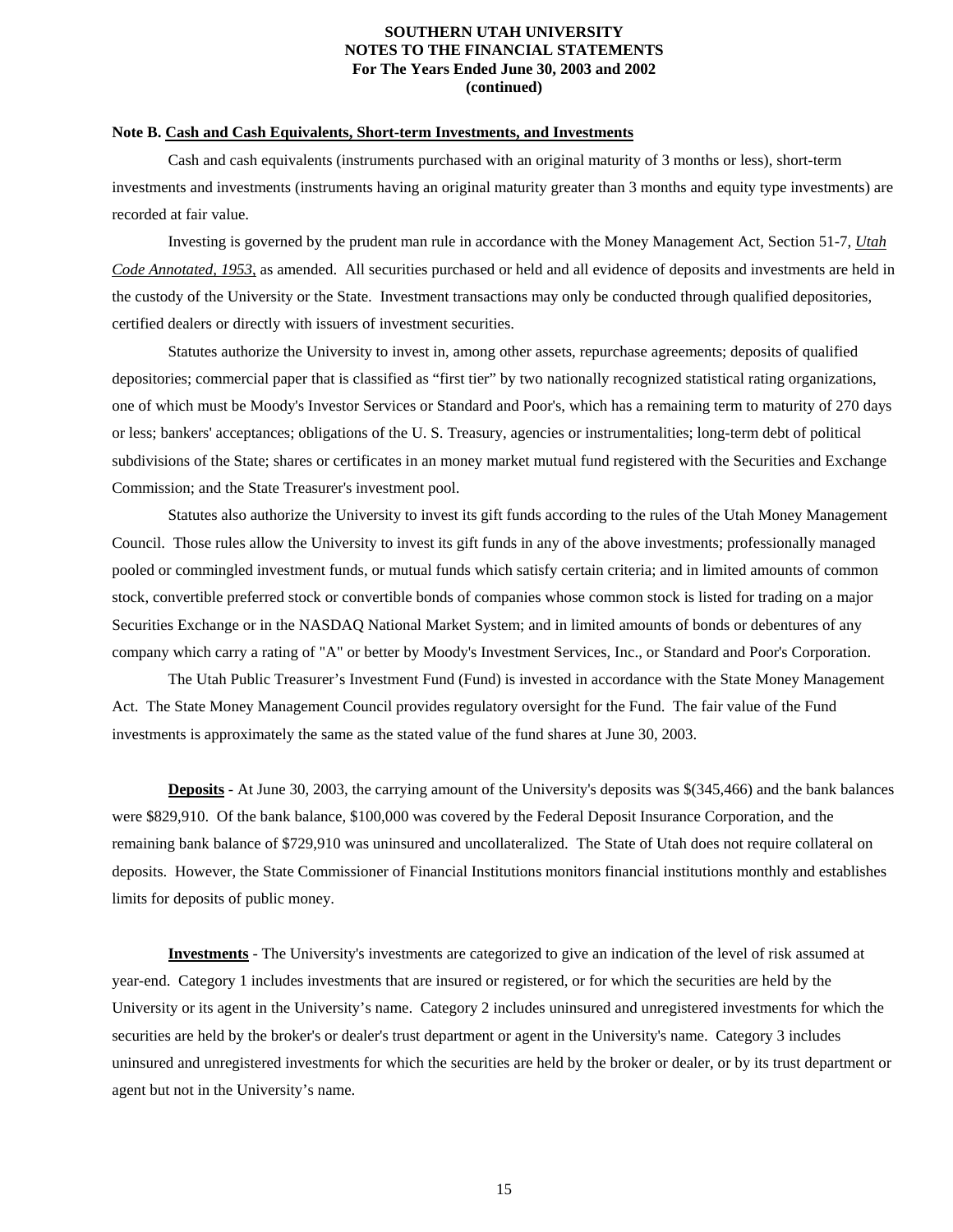Cash, Cash Equivalents and Investments, including short-term investments, at June 30, 2003 consist of the following:

|                                               |               | Category      |    | Fair             |
|-----------------------------------------------|---------------|---------------|----|------------------|
|                                               |               | 2             | 3  | Value            |
| <b>Investments</b>                            |               |               |    |                  |
| Negotiable CDs                                | \$<br>114,014 | <sup>\$</sup> | \$ | \$<br>114,014    |
| <b>Equity Securities</b>                      | 1,886,581     |               |    | 1,886,581        |
| U.S. Gov't Securities                         | 551,650       |               |    | 551,650          |
|                                               | 2,552,245     | \$            | \$ | 2,552,245        |
| <b>Mutual Funds</b>                           |               |               |    | 2,634,190        |
| <b>Total Investments</b>                      |               |               |    | 5,186,435        |
| <b>Cash &amp; Cash Equivalents</b>            |               |               |    |                  |
| Cash on Hand                                  |               |               |    | 20,659           |
| Deposits                                      |               |               |    | (345, 466)       |
| Utah Public Treasurers' Investment Fund       |               |               |    | 29,316,040       |
| <b>Equitrust Money Market Fund</b>            |               |               |    | 226              |
| Total Cash & Cash Equivalents                 |               |               |    | 28,991,459       |
| Total Cash, Cash Equivalents, and Investments |               |               |    | \$<br>34,177,894 |

Cash, Cash Equivalents and Investments are presented in the Statement of Net Assets as follows:

| Cash and Cash Equivalents                    | 14.914.211 |
|----------------------------------------------|------------|
| Short-term Investments                       | 114.014    |
| Restricted Cash and Cash Equivalents         | 14.077.248 |
| Investments                                  | 5.072.421  |
| Total Cash, Cash Equivalents and Investments | 34,177,894 |
|                                              |            |

 According to the Uniform Management of Institutional Funds Act, Section 13-29 of the *Utah Code*, the governing board may appropriate for expenditure for the purposes for which an endowment is established, as much of the net appreciation, realized and unrealized, of the fair value of the assets of an endowment over the historic dollar value as is prudent under the facts and circumstances prevailing at the time of the action or decision.

 The endowment income spending policy at June 30, 2003, is 4% of the 12-quarter moving average of the fair value of the endowment pool. The spending policy is reviewed periodically and any necessary changes are made. The net appreciation is a component of restricted, expendable net assets.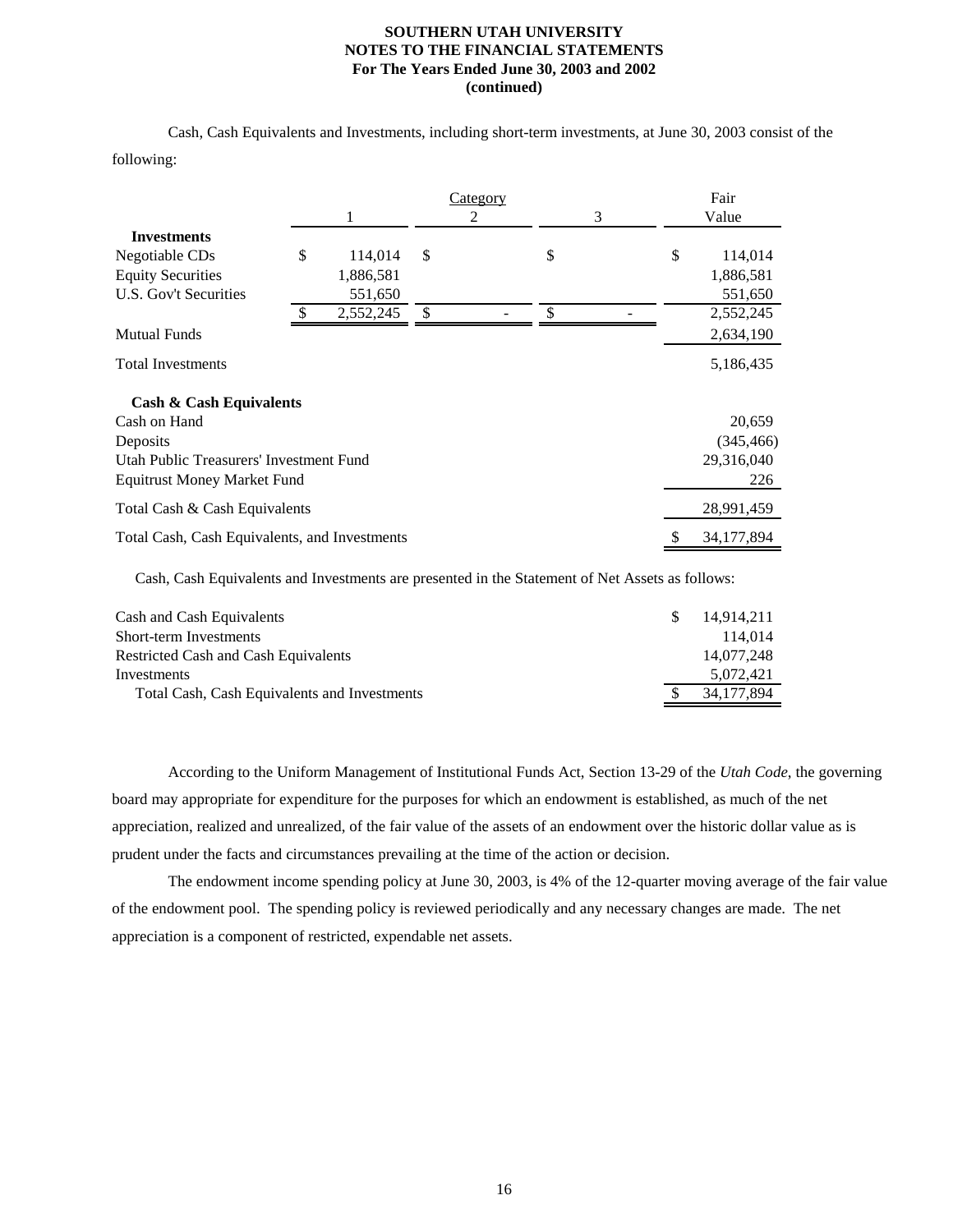#### **Note C. Accounts, Interest, and Pledges Receivable**

Accounts, Interest and Pledges Receivable consisted of the following at June 30, 2003:

|                                                  | Balance   |
|--------------------------------------------------|-----------|
| <b>Student Tuition and Fees</b>                  | 309,868   |
| Interest Receivable                              | 39.625    |
| Contributions and Gifts (Pledges)                | 28,971    |
| <b>Auxiliary Enterprises and Other Operating</b> | 508.283   |
| Federal, State, and Private Grants and Contracts | 632.393   |
| Total                                            | 1.519.140 |

#### **Note D. Loans Receivable**

 Student loans made through the Federal Perkins Loan Program (the Program) comprise substantially all of the loans receivable at June 30. The Program provides for cancellation of a loan at rates of 10% to 30% per year up to a maximum of 100% if the participant complies with certain provisions. The federal government reimburses the University for amounts cancelled under these provisions.

 As the University determines that loans are uncollectible and not eligible for reimbursement by the federal government, the loans are written off and assigned to the U.S. Department of Education. The University has provided an allowance for uncollectible loans, which in management's opinion, is sufficient to absorb loans that will ultimately be written off. At June 30, 2003 the allowance for uncollectible loans was \$113,800 and at June 30, 2002 was \$109,800.

#### **Note E. Inventories**

 Inventories at June 30 consisted of Bookstore and Food Service inventories in the amounts of \$949,711 and \$58,030 for 2003 and \$874,044 and \$54,429 for 2002 respectively.

#### **Note F. Prepaid Expenses and Deferred Revenues**

 Prepaid expenses are those disbursements for goods or services applicable to the subsequent fiscal year when they will be recorded as expenses. Deferred revenues are receipts of funds that are applicable to the subsequent fiscal year when they become earned and recorded as revenues.

Prepaid Expenses and Deferred Revenues at June 30, 2003, consist of the following:

|                                 | Prepaid         |  | Deferred  |
|---------------------------------|-----------------|--|-----------|
|                                 | <b>Expenses</b> |  | Revenues  |
| Utah Shakespearean Festival     | 2,865,799       |  | 2,673,048 |
| <b>Student Tuition and Fees</b> |                 |  | 809,367   |
| <b>Grants and Contracts</b>     |                 |  | 340,866   |
| Miscellaneous                   | 73,884          |  | 108,043   |
| Total                           | 2.939.683       |  | 3.931.324 |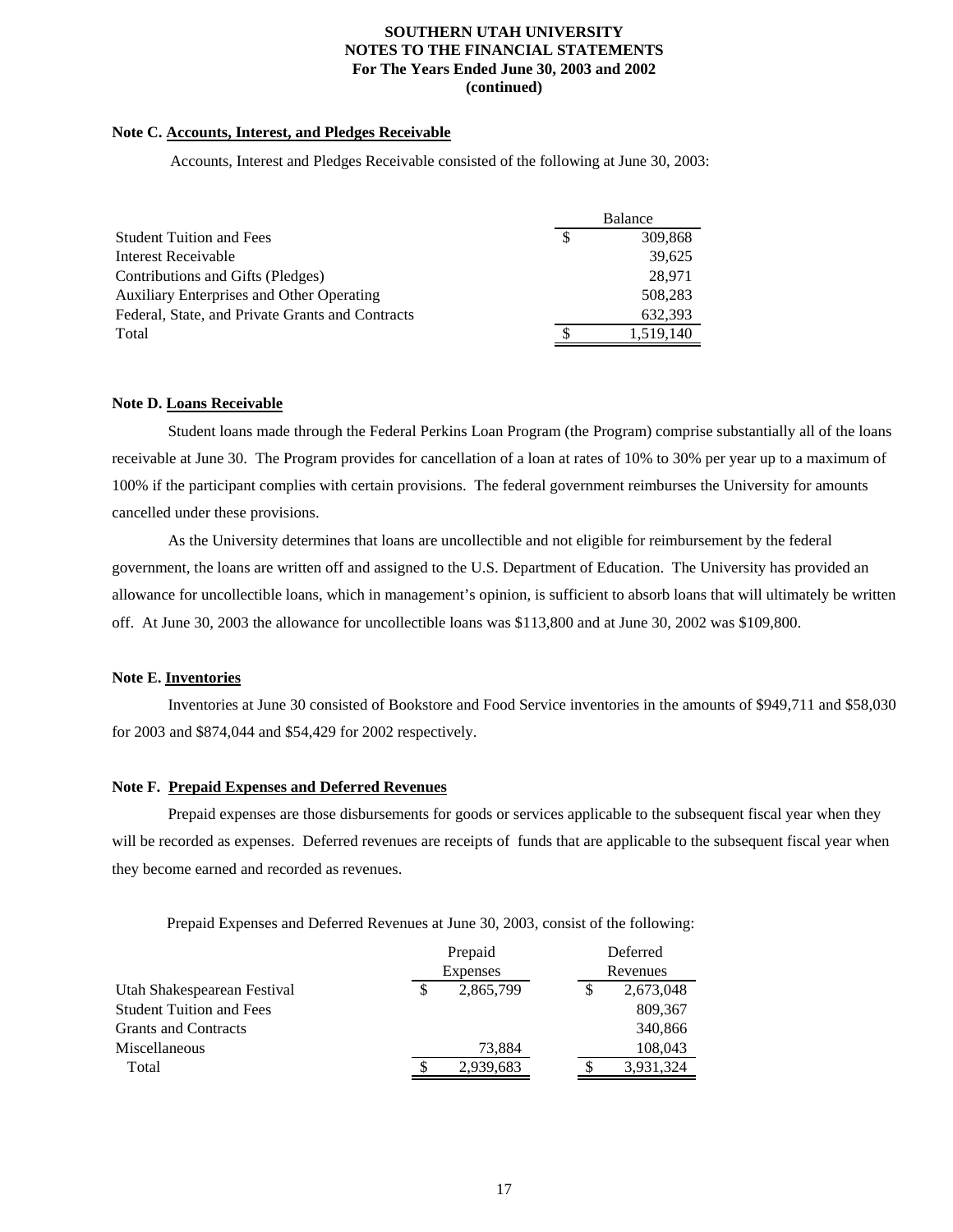#### **Note G. Capital Assets**

Capital assets are stated at cost at the date of acquisition or fair value at the date of donation in the case of gifts.

Capital assets at June 30, consists of the following:

|                                 | <b>Balance</b>   |               |             |    |             | <b>Balance</b>   |
|---------------------------------|------------------|---------------|-------------|----|-------------|------------------|
|                                 | June $30$ .      |               |             |    |             | June 30,         |
|                                 | 2002             |               | Additions   |    | Retirements | 2003             |
| Land                            | \$<br>7,547,881  | $\mathcal{S}$ |             | \$ |             | \$<br>7,547,881  |
| Land Imp/Infrastructure         | 5,679,705        |               | 198,361     |    |             | 5,878,066        |
| <b>Buildings</b>                | 105,189,805      |               | 53,290      |    | (198, 708)  | 105,044,387      |
| Equipment                       | 10,866,399       |               | 683,310     |    | (253, 973)  | 11,295,736       |
| <b>Library Collections</b>      | 4,720,468        |               | 403,483     |    | (104, 366)  | 5,019,585        |
| <b>Construction in Progress</b> | 780,643          |               | 634,773     |    |             | 1,415,416        |
| Total                           | 134,784,901      |               | 1,973,217   |    | (557, 047)  | 136,201,071      |
| Less: Accumulated Depreciation  |                  |               |             |    |             |                  |
| Land Imp/Infrastructure         | 3,607,385        |               | 198,598     |    |             | 3,805,983        |
| <b>Buildings</b>                | 28,945,784       |               | 2,771,880   |    | (120, 697)  | 31,596,967       |
| Equipment                       | 7,572,645        |               | 869,904     |    | (248, 284)  | 8,194,265        |
| <b>Library Collections</b>      | 2,452,350        |               | 192,305     |    |             | 2,644,655        |
| Total                           | 42,578,164       |               | 4,032,687   |    | (368, 981)  | 46,241,870       |
| Capital Assets, net             | \$<br>92,206,737 | \$            | (2,059,470) | S  | (188,066)   | \$<br>89,959,201 |

 Construction in progress at June 30, 2003 of \$1,415,416 relates to the construction of the following projects, funded by revenue bonds and gifts:

|                                  | Estimated  |             | Construction | Percent |  |
|----------------------------------|------------|-------------|--------------|---------|--|
| Project                          | Costs      | in Progress |              |         |  |
| Eccles Living & Learning Center  | 11,000,000 |             | 628,818      | 6%      |  |
| Utah Shakespeare Festival Centre | 78,000,000 |             | 786.598      | 1%      |  |
| Total                            | 89,000,000 |             | 1,415,416    |         |  |

#### **Note H. Accounts and Interest Payable**

Accounts and Interest Payable consisted of the following at June 30, 2003:

|                         | Balance   |
|-------------------------|-----------|
| <b>Accounts Payable</b> | 1,024,458 |
| Interest Payable        | 142,790   |
| Total                   | 1.167.248 |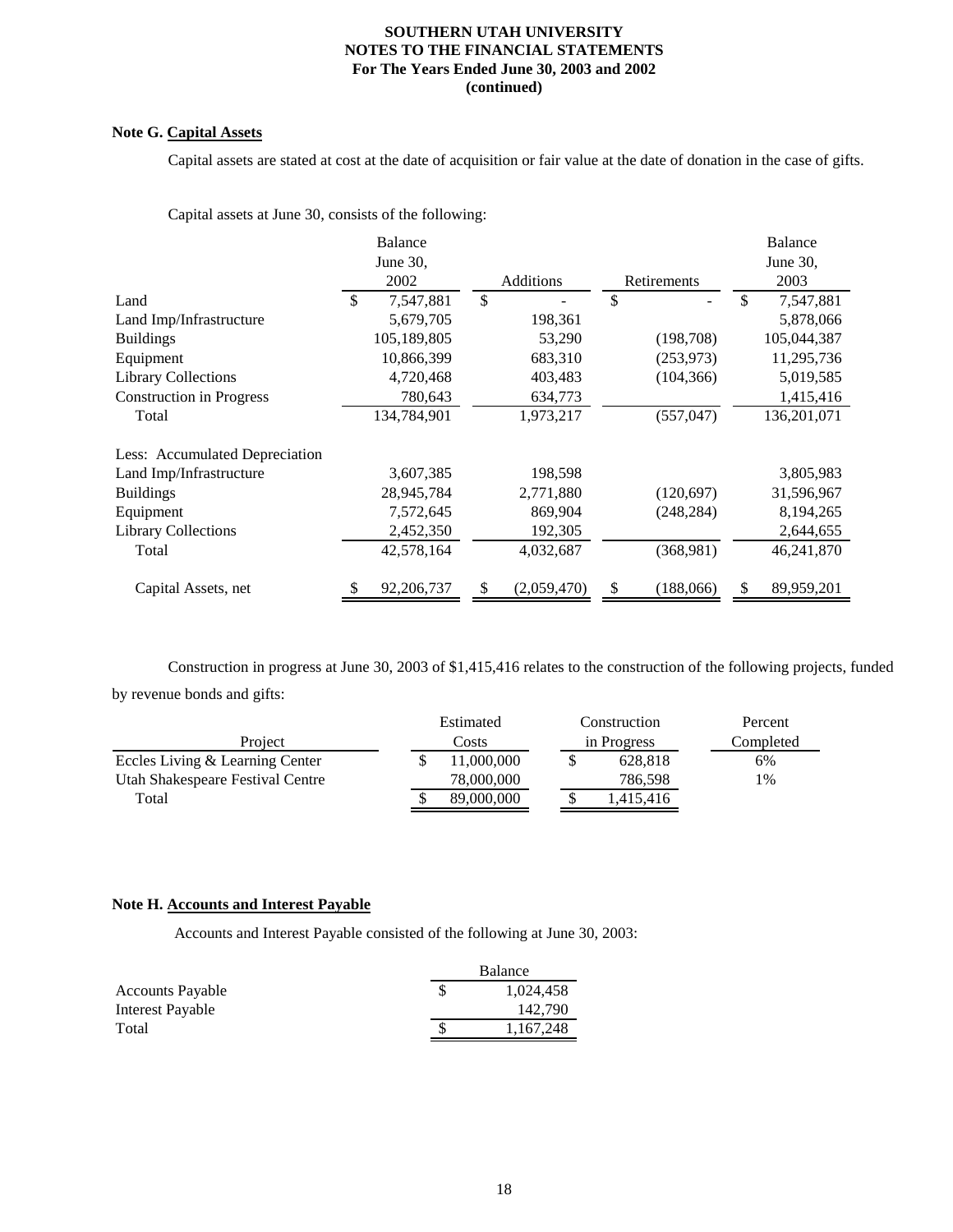#### **Note I. Long-Term Liabilities**

Activity for the year ended June 30, 2003 was as follows:

|                                    | Balance<br>June $30$ ,<br>2002 | Additions    | Reductions       | <b>Balance</b><br>June 30,<br>2003 | Current<br>Portion |
|------------------------------------|--------------------------------|--------------|------------------|------------------------------------|--------------------|
| Bonds, Notes, Contracts Payable    |                                |              |                  |                                    |                    |
| <b>Bonds Payable</b>               | \$<br>7,755,000                | \$10,060,000 | 2,070,000<br>\$. | \$15,745,000                       | \$<br>550,000      |
| <b>Unamortized Bond Premium</b>    |                                | 288,788      | 4,670            | 284,118                            | 18,679             |
| Notes Payable                      | 1,073,832                      | 1,180        | 309,618          | 765,394                            | 676,394            |
| Contracts/Leases Payable           | 324,881                        | 46,014       | 121,227          | 249,668                            | 82,791             |
| <b>Remainder Annuity Trusts</b>    | 852,275                        |              | 126,508          | 725,767                            | 56,803             |
| Total                              | 10,005,988                     | 10.395.982   | 2,632,023        | 17.769.947                         | 1.384.667          |
| <b>Other Liabilities</b>           |                                |              |                  |                                    |                    |
| <b>Compensated Absences</b>        | 929,204                        | 583,248      | 538,201          | 974,251                            | 615,761            |
| Retirement & Other Benefits        | 1,423,737                      | 467,631      | 543,747          | 1,347,621                          | 512,683            |
| Total                              | 2,352,941                      | 1,050,879    | 1,081,948        | 2,321,872                          | 1,128,444          |
| <b>Total Long-Term Liabilities</b> | 12,358,929<br>S.               | \$11,446,861 | 3,713,971<br>S.  | \$20,091,819                       | 2,513,111<br>S.    |

#### **Note J. Bonds, Notes and Contracts Payable**

Revenue bonds payable consisted of the following at June 30, 2003:

|                                | Date      |               | Original       | Retired         |              |
|--------------------------------|-----------|---------------|----------------|-----------------|--------------|
|                                | of        | Interest      | Amount         | or Paid         | Balance      |
|                                | Issue     | Rate          | of Issue       | 2002-2003       | 6/30/2003    |
| <b>Bonds Payable:</b>          |           |               |                |                 |              |
| Auxiliary System, Series 1993A | 3/15/1993 | 2.750-5.500%  | 4.470.000<br>S | 1.940.000<br>S  | \$           |
| Auxiliary System, Series 1995A | 1/1/1995  | 5.000-6.550%  | 4,475,000      | 30,000          | 70,000       |
| Pavilion/Stadium, Series 1995A | 6/1/1995  | 4.600-6.500\% | 900,000        | 35,000          | 705,000      |
| Pavilion/Stadium, Series 1996A | 6/1/1997  | 4.850-6.300%  | 570,000        | 20,000          | 465,000      |
| Auxiliary System, Series 2002A | 1/22/2002 | 3.000-5.250%  | 4,540,000      | 45,000          | 4,445,000    |
| Auxiliary System, Series 2003A | 2/27/2003 | 2.000-5.250\% | 10,060,000     |                 | 10,060,000   |
| <b>Total Bonds Payable</b>     |           |               | \$25,015,000   | 2,070,000<br>\$ | \$15,745,000 |

The scheduled maturities of the revenue bonds are as follows:

|                                 |                  |               | Total           |
|---------------------------------|------------------|---------------|-----------------|
| Year                            | Principal        | Interest      | Payments        |
| 2004                            | 550,000<br>\$    | \$<br>734,265 | 1,284,265<br>\$ |
| 2005                            | 565,000          | 719,320       | 1,284,320       |
| 2006                            | 575,000          | 703,202       | 1,278,202       |
| 2007                            | 590,000          | 687,690       | 1,277,690       |
| 2008                            | 625,000          | 664,315       | 1,289,315       |
| 2009-2013                       | 3,565,000        | 2,870,518     | 6,435,518       |
| 2014-2018                       | 4,320,000        | 1,891,445     | 6,211,445       |
| 2019-2023                       | 4,955,000        | 797,668       | 5,752,668       |
| <b>Total Bonds Outstanding</b>  | 15,745,000       | 9,068,423     | 24,813,423      |
| <b>Unamortized Bond Premium</b> | 284,118          |               | 284,118         |
| <b>Total Bonds Payable</b>      | 16.029.118<br>\$ | 9,068,423     | \$25,097,541    |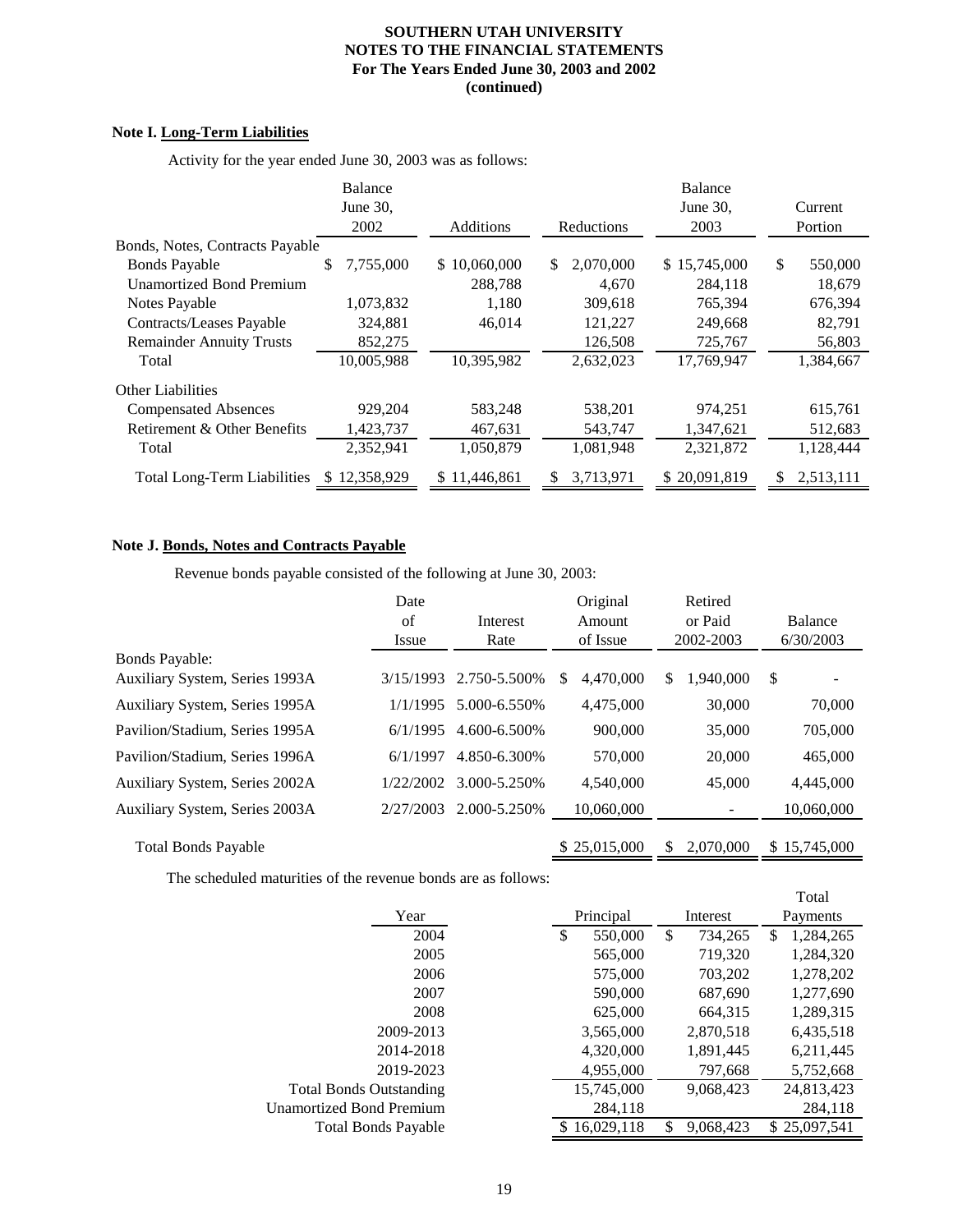Principal and interest on these revenue bonds are collateralized by a first lien on and pledge of either (1) Student Center Building Fees, net revenues derived from the operation of the Auxiliary Enterprise System and investment income of the bond security reserve funds or (2) Stadium Facilities Student Building Fees and investment income on the bond security reserve funds. The University is required to maintain certain debt service reserves aggregating \$1,620,000. The University's reserve balances exceed this amount at June 30, 2003.

 **Defeased Revenue Bonds** - In prior years, the University defeased certain revenue bonds by placing the proceeds of new bonds and various bond revenues in irrevocable trusts to provide for all future debt service payments on the old bonds. Accordingly, the trust account assets and the liability for the defeased bonds are not included in the University's financial statements. The total principal amount of the defeased bonds held in irrevocable trusts at June, 30, 2003, is \$4,696,652.

 **Early Retirement of Bonds** – On February 1, 2003 the University completely retired the Auxiliary System Student Building Fee Revenue Bonds, Series 1993A in the amount of \$1,590,000 with an average interest rate of 5.35 percent and a final maturity date of May 1, 2007. The source of the advance payment of these bonds was proceeds from Auxiliary System Student Building Fee Revenue Bonds, Series 2003.

 The University undertook this refunding in order to reduce its total debt service payments currently and over the next four years by \$598,654 and to obtain an economic gain (net present value savings) of \$72,919.

 **Notes Payable** – Notes Payable include two interest-free, unsecured notes with equal semi-annual installments of \$37,292 due December 2003 and June 2004 with a continuing equal semi-annual installment of \$11,125 through June 2008; A State Bank of Southern Utah, 6.5% interest, unsecured note payable retired July 31, 2003; A Festival City Development Foundation interest-free loan due on or before June 30, 2004.

Notes payable consisted of the following at June 30, 2003:

|                                             | Date     |           |     | Original  |     | Retired   |              |
|---------------------------------------------|----------|-----------|-----|-----------|-----|-----------|--------------|
|                                             | of       | Interest  |     | Amount    |     | or Paid   | Balance      |
|                                             | Issue    | Rate      |     | of Issue  |     | 2002-2003 | 6/30/2003    |
| Notes Payable:                              |          |           |     |           |     |           |              |
| PE Bldg Tunnel                              | 2/1/2000 | $0.000\%$ | \$. | 157,000   | \$. | 52.334    | \$<br>52,332 |
| <b>Jones Theatre Energy</b>                 | 7/1/2000 | $0.000\%$ |     | 178,000   |     | 22,250    | 111,250      |
| State Bank of Southern Utah                 | 6/1/2001 | 6.500\%   |     | 456,600   |     |           | 377,790      |
| <b>Festival City Development Foundation</b> |          | 0.000%    |     | 459,056   |     | 235,034   | 224,022      |
| <b>Total Notes Payable</b>                  |          |           |     | 1,250,656 |     | 309,618   | 765,394      |

The scheduled maturities of the notes payable are as follows:

|       |    |           |              |    | .        |
|-------|----|-----------|--------------|----|----------|
| Year  |    | Principal | Interest     |    | Payments |
| 2004  | \$ | 676,394   | \$<br>26,575 | S  | 702,969  |
| 2005  |    | 22,250    |              |    | 22,250   |
| 2006  |    | 22,250    |              |    | 22,250   |
| 2007  |    | 22,250    |              |    | 22,250   |
| 2008  |    | 22,250    |              |    | 22,250   |
| Total | \$ | 765,394   | 26,575       | \$ | 791,969  |

Total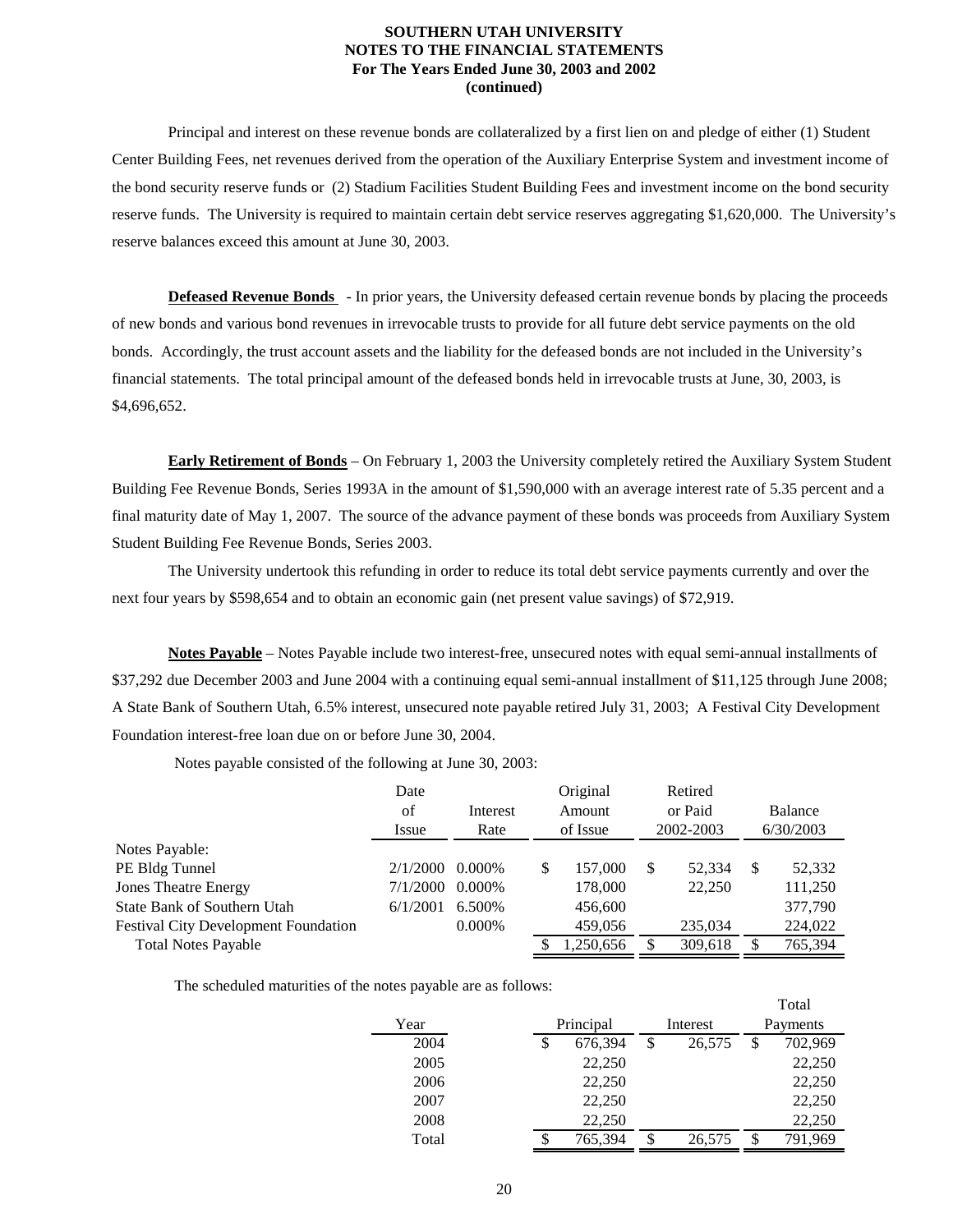**Contracts Payable** - Contracts payable; due in equal installments including principal and interest until the last payment comes due in July 2008 secured by equipment costing \$431,359.

 Future minimum lease payments for all contracts and capital leases payable as of June 30, 2003 are as follows: Total

|       |              |    | 1 otal   |    |          |  |  |
|-------|--------------|----|----------|----|----------|--|--|
| Year  | Principal    |    | Interest |    | Payments |  |  |
| 2004  | \$<br>82,791 | \$ | 16,340   | \$ | 99,131   |  |  |
| 2005  | 75,792       |    | 10,674   |    | 86,466   |  |  |
| 2006  | 61,313       |    | 5,336    |    | 66,649   |  |  |
| 2007  | 29,252       |    | 1,310    |    | 30,562   |  |  |
| 2008  | 520          |    | 3        |    | 523      |  |  |
| Total | 249,668      | S  | 33,663   | \$ | 283,331  |  |  |

 **Remainder Annuity and Unitrusts Payable** - Remainder Annuity and Unitrusts payable; due in monthly or annual installments for the lifetime of the donors or through the end of the agreement.

Annuities payable consisted of the following at June 30, 2003:

|                                             |           |          | Present Value |            |    |         |  |  |
|---------------------------------------------|-----------|----------|---------------|------------|----|---------|--|--|
|                                             | Date      | Interest |               | of Annuity |    | Current |  |  |
|                                             | Created   | Rate     |               | Payable    |    | Portion |  |  |
| <b>Charitable Remainder Annuity Trusts:</b> |           |          |               |            |    |         |  |  |
| A M & M M Jones                             | 1/12/2001 | 5.000\%  | S             | 167,662    | S  | 39,463  |  |  |
| J & C Wadsworth                             | 9/25/2001 | 6.200%   |               | 439.439    |    | 12,756  |  |  |
| Unitrust:                                   |           |          |               |            |    |         |  |  |
| Rodney A Brown                              | 7/12/2000 | 7.500\%  |               | 118,666    |    | 4,584   |  |  |
| <b>Total Annuities Payable</b>              |           |          |               | 725,767    | S. | 56,803  |  |  |

The estimates of future annuities payable are as follows:

| Year      | Principal |         | Interest |         | Payments |           |
|-----------|-----------|---------|----------|---------|----------|-----------|
| 2004      | \$        | 56,803  |          | 44,420  | \$       | 101,223   |
| 2005      |           | 59,907  |          | 41,316  |          | 101,223   |
| 2006      |           | 63,183  |          | 38,040  |          | 101,223   |
| 2007      |           | 64,213  |          | 34,582  |          | 98,795    |
| 2008      |           | 22,326  |          | 31,051  |          | 53,377    |
| 2009-2013 |           | 135,503 |          | 131,382 |          | 266,885   |
| 2014-2018 |           | 185,878 |          | 80,871  |          | 266,749   |
| 2019-2023 |           | 137,954 |          | 22,024  |          | 159,978   |
| Total     | \$        | 725,767 | \$       | 423,686 | S        | 1,149,453 |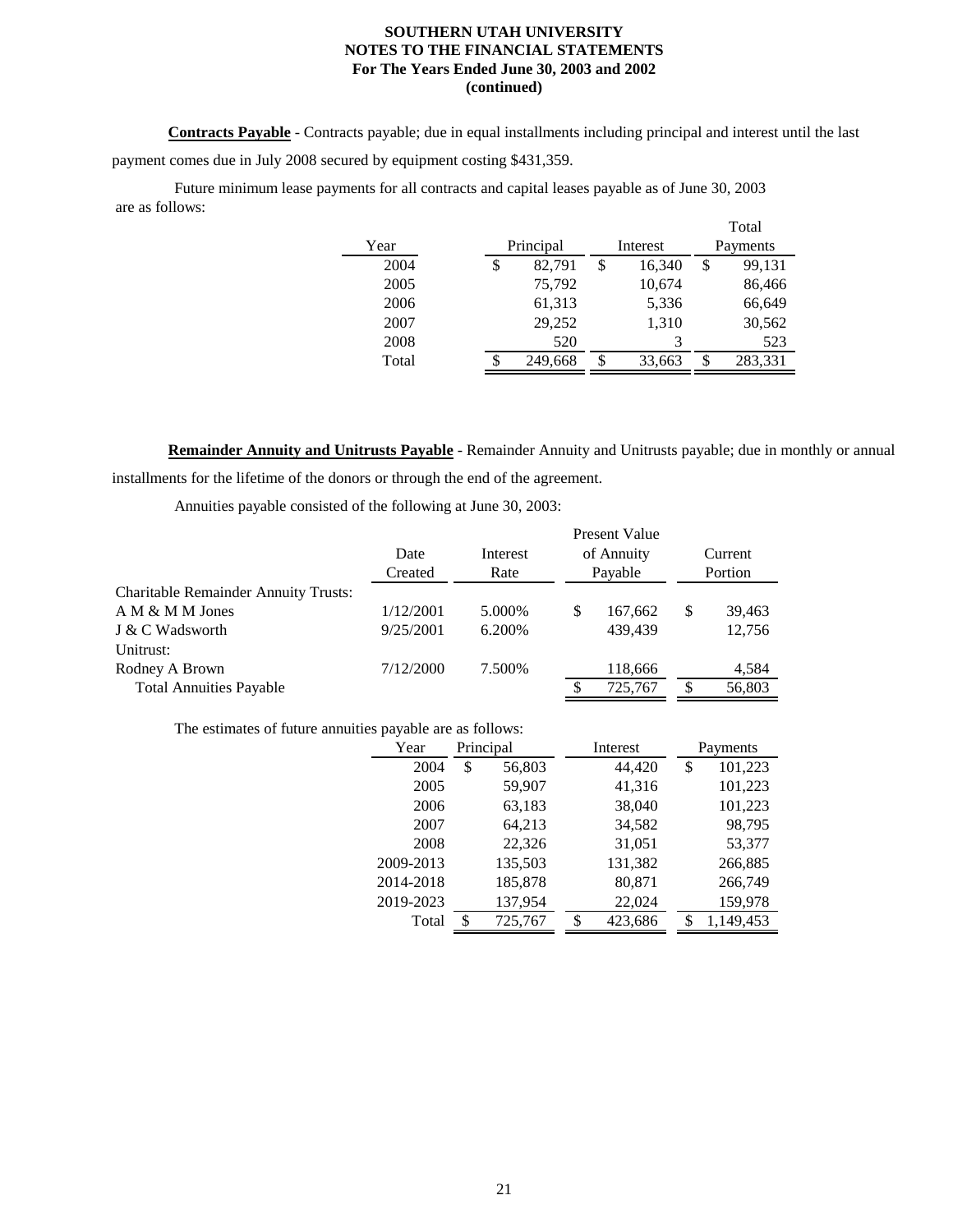#### **Note K. Auxiliary System Bond Revenue Fund**

 The following schedule reflects the pledged receipts and disbursements of the Bond Revenue Fund of the Auxiliary System and the Stadium Bond System for the year ended June 30, 2003:

| <b>Pledged Receipts:</b>                       |                 |               |
|------------------------------------------------|-----------------|---------------|
| <b>Student Center Building Fees</b>            |                 | \$<br>189,198 |
| Investment Income on Reserve Funds             |                 | 23,155        |
| <b>Operating Revenues</b>                      | \$<br>6,773,501 |               |
| Operating & Maintenance Expenses               | (5,824,402)     |               |
| Net Operating Receipts                         |                 | 949,099       |
| <b>Total Pledged Net Receipts</b>              |                 | 1,161,452     |
| Disbursements:                                 |                 |               |
| Transfers to:                                  |                 |               |
| Debt Service                                   |                 | \$<br>880,974 |
| Renewal & Replacement Reserves                 |                 | 138,626       |
| <b>Other Lawful Purposes</b>                   |                 | 141,852       |
| <b>Total Disbursements of Pledged Receipts</b> |                 | 1,161,452     |

#### **Note L. Retirement Plans**

 As required by state law, the University participates in two retirement plans covering substantially all of its regular employees. Faculty and administrative employees participate in the Teachers Insurance and Annuity Association, and all other staff employees participate in the Utah State Retirement System. The total payroll expenses for the year ended June 30, 2003, 2002 and 2001 were \$29,815,803; \$29,883,679 and \$27,508,517, respectively.

The covered payroll expenses and the retirement contributions for each year were as follows:

|                            | <b>Covered Payroll Expenses</b> |            |    |            |  |            |   |              |
|----------------------------|---------------------------------|------------|----|------------|--|------------|---|--------------|
| <b>Retirement Program</b>  |                                 | 2003       |    | 2002       |  | 2001       |   | 2000         |
| <b>TIAA</b>                |                                 | 19,762,515 | \$ | 19,232,218 |  | 17,508,319 | S | 14,385,137   |
| State-Contributory         |                                 | 66.311     |    | 66.311     |  | 61.509     |   | 59.268       |
| State-Noncontributory      |                                 | 6,819,194  |    | 7,046,813  |  | 6,853,877  |   | 6,717,867    |
| <b>State-Public Safety</b> |                                 | 54,076     |    | 58,288     |  | 54.147     |   | 48,889       |
|                            |                                 | 26,702,096 | \$ | 26,403,630 |  | 24,477,852 |   | 21, 211, 161 |

|                            | <b>Retirement Contributions</b> |           |      |           |      |           |      |           |
|----------------------------|---------------------------------|-----------|------|-----------|------|-----------|------|-----------|
| <b>Retirement Program</b>  | 2003                            |           | 2002 |           | 2001 |           | 2000 |           |
| <b>TIAA</b>                |                                 | 2,806,277 | \$   | 2,730,975 |      | 2,486,181 | \$   | 2,042,689 |
| State-Contributory         |                                 | 7.898     |      | 7.898     |      | 9.343     |      | 9.287     |
| State-Noncontributory      |                                 | 811,484   |      | 838.571   |      | 1,040,418 |      | 1,051,927 |
| <b>State-Public Safety</b> |                                 | 10.242    |      | 11.471    |      | 12.789    |      | 9,010     |
|                            |                                 | 3,635,901 | \$   | 3,588,915 |      | 3,548,731 | \$   | 3,112,913 |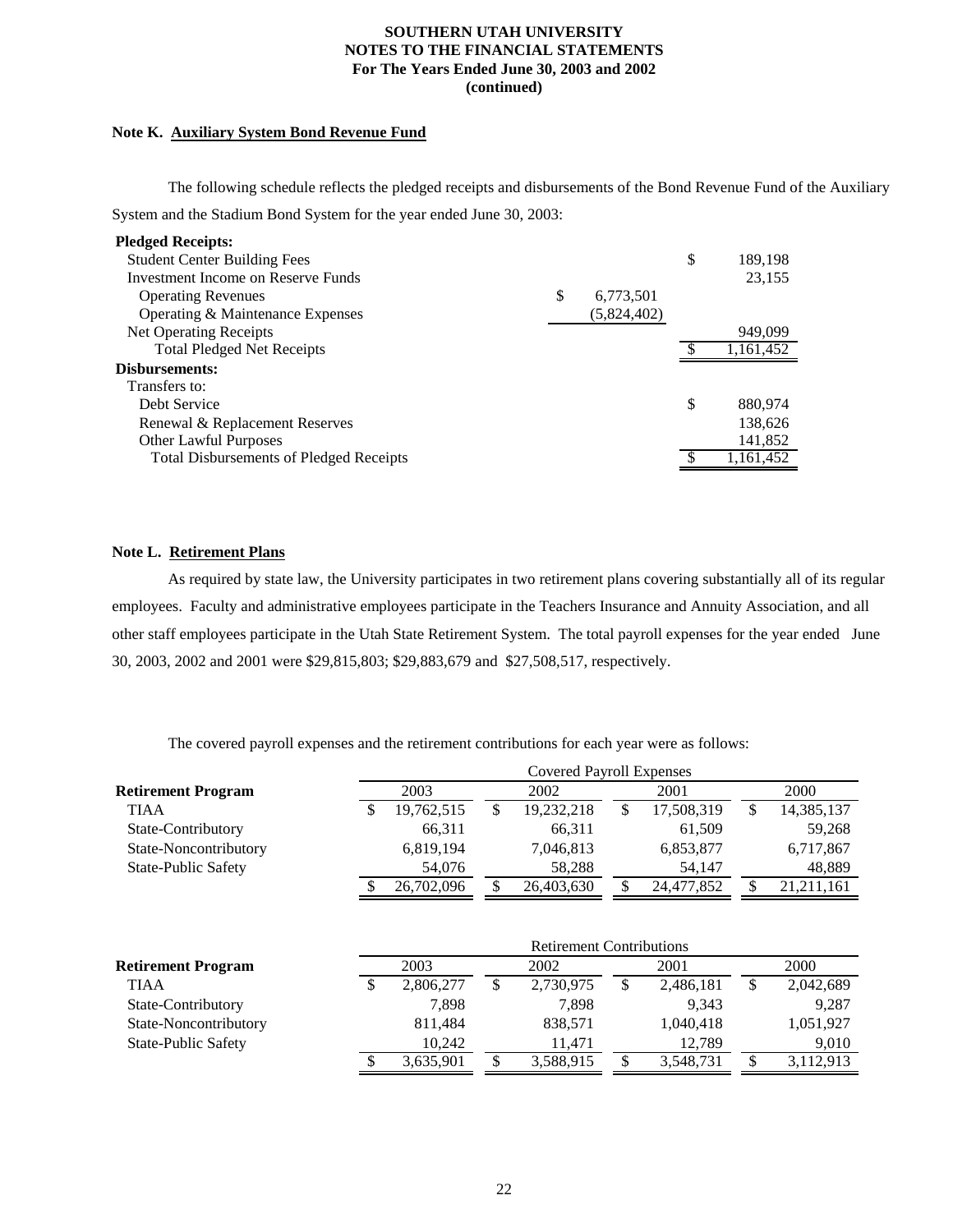The Retirement Contributions amount represents the funds which were contributed by the University, which includes 11.91% of covered employees' salaries participating in the Utah State Retirement Contributory System, 11.90% (including 1.5% to a 401(k) salary deferral program) of covered employees' salaries participating in the Utah State Retirement Noncontributory System, 20.44% (including 1.5% to a 401(k) salary deferral program) of covered employees' salaries participating in the Utah State Retirement Public Safety Noncontributory System and 14.20% of covered employees' salaries participating in the Teachers Insurance and Annuity Association. The employees' and employer's shares of the contributions were paid by the University.

 *Utah Public Employee Contributory, Noncontributory and Public Safety Retirement Systems* are multi-employer, cost-sharing, defined benefits plans that are administered by the Utah Retirement Systems. Utah Retirement Systems provide refunds, retirement benefits, annual cost of living adjustments and death benefits to plan members and beneficiaries in accordance with retirement statutes. The contribution rates are the actuarially determined rates. The contribution requirements of the Systems are authorized by statute and specified by the Utah State Retirement Board (Board). Beginning July 1, 1986 all new participants in the system must be enrolled in the Noncontributory system or the Public Safety system. Employees enrolled prior to that date could elect to participate in either the Contributory or Noncontributory system. The Systems are established and governed by the respective sections of Chapter 49 of the Utah Code annotated 1953 as amended. The Utah State Retirement Office Act in Chapter 49 provides for the administration of the Utah Retirement Systems and Plans under the direction of the Board whose members are appointed by the Governor. The Systems issue a publicly available financial report that includes financial statements and required supplementary information for the State and School Contributory Retirement System, State and School Noncontributory Retirement System, and Public Safety Retirement System. A copy of the report may be obtained by writing to the Utah Retirement Systems. Teacher's Insurance and Annuity Association issues individual retirement contracts with each participating employee; therefore, the University has no liability for this retirement program.

 In addition to providing pension benefits, the University as authorized by its Board of Trustees provided certain health care benefits for retired employees age 65 or older that retired before June 30, 1990. Substantially all regular University employees were eligible for those benefits at normal retirement age 65. These health care benefits for retiree's age 65 or older are not available to employees retiring after June 30, 1990. The cost of retiree health care benefits is funded on a pay-as-you go basis. The total normal retiree health care benefits payments for the years ended June 30, 2003 and 2002, were \$111,750 and \$107,721, respectively. The number of participants for the years ended June 30, 2003 and 2002 was 37 and 39, respectively.

 The University as authorized by its Board of Trustees offers an early retirement incentive option to eligible employees that included payment of an amount equal to 22% of the retiree's final salary and the continuation of certain health care insurance premiums until age 65. Substantially all regular University employees are eligible for those benefits after age 56. The cost of early retiree benefits is funded on a pay-as-you-go basis. The total early retiree benefits payments for the years ended June 30, 2003 and 2002 were \$431,997 and \$507,379, respectively. The number of participants for the years ended June 30, 2003 and 2002 was 27 and 32, respectively.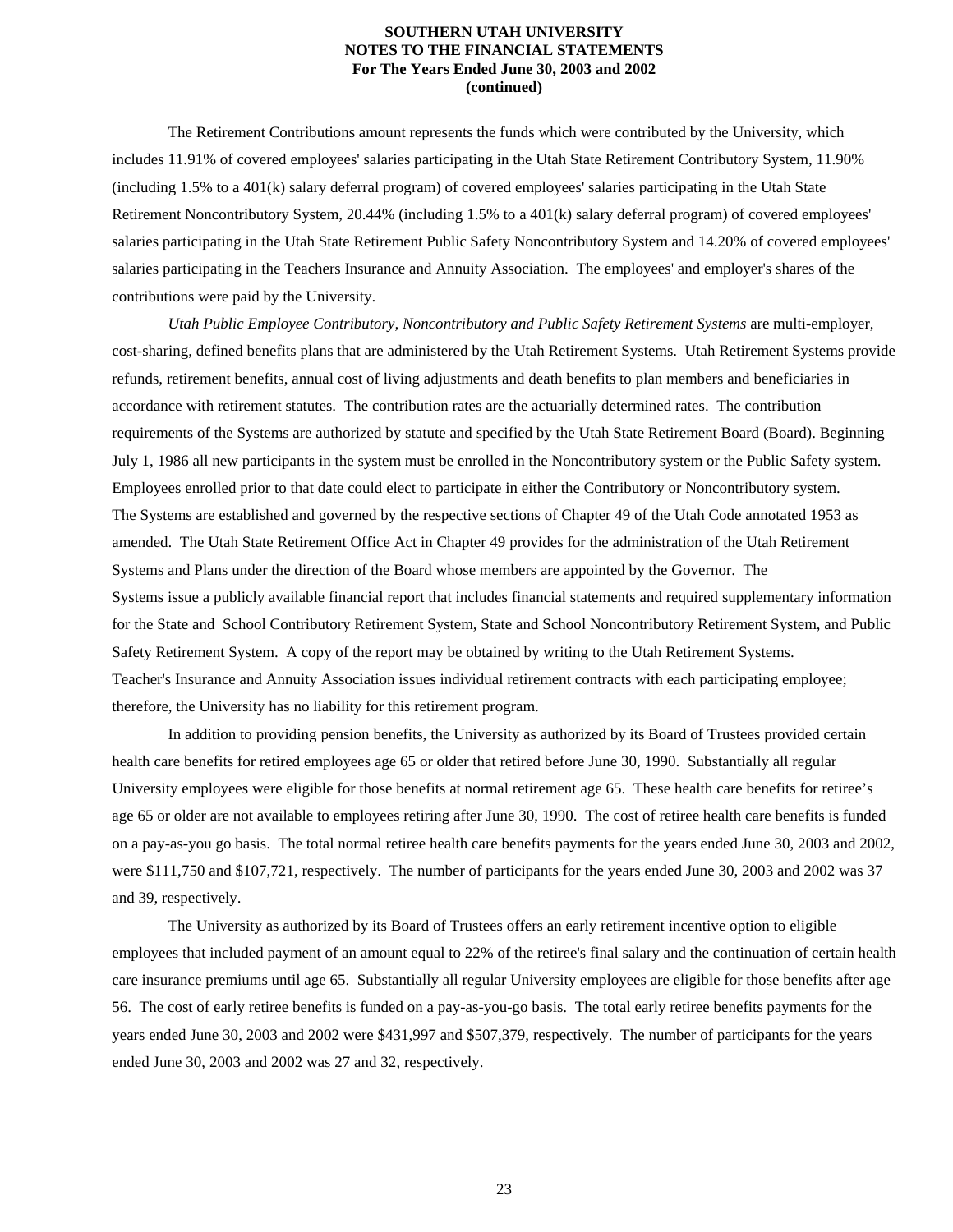#### **Note M. Funds Held in Trust by Others**

 Funds held in trust by others are neither in the possession of nor under the management of the University. These funds, which are not recorded on the University's financial records and which arose from contributions, are held and administered by external fiscal agents, selected by the donors, who distribute net income earned by such funds to the University, where it is recorded when received. Funds held in trust at June 30, 2003 were \$321,403 at cost and \$317,650 at fair value.

#### **Note N. Functional Classifications**

 The University's operating expenses by functional classification were as follows:

| Instruction                               | \$<br>19,188,968 |
|-------------------------------------------|------------------|
| <b>Public Service</b>                     | 11,739,682       |
| Academic Support                          | 3,975,852        |
| <b>Student Services</b>                   | 6.344.243        |
| <b>Institutional Support</b>              | 7,110,306        |
| Operation and Maintenance of Plant        | 6,223,293        |
| Student Aid                               | 5,345,201        |
| <b>Auxiliary Enterprises Expenditures</b> | 6,113,149        |
| Depreciation                              | 4,032,687        |
| <b>Total Operating Expenses</b>           | 70,073,381       |
|                                           |                  |

#### **Note O. Insurance Coverage**

 The University insures its buildings, including those under construction, and contents against all insurable risks of direct physical loss or damage through policies administered by the State of Utah Risk Management Fund. This all-risk insurance coverage provides for repair or replacement of damaged property at a replacement cost basis subject to a \$1,000 per occurrence deductible. All revenues from the University operations, rental income for its residence halls, and tuition are insured against loss due to business interruption caused by fire or other insurable perils. Additionally, the University is protected against employee dishonesty exposures under a \$10 million blanket bond. The Utah State Risk Management Fund provides coverage to the University for general, automobile, personal injury, errors or omissions, and malpractice liability at \$10 million per occurrence. The University qualifies as a "governmental body" under the Utah Governmental Immunity Act which limits applicable claim settlements to \$250,000 per person, and \$500,000 per occurrence for bodily injury and \$100,000 for property damage liability. All University employees are covered by worker's compensation insurance, including employer's liability coverage, by the Worker's Compensation Fund of Utah.

#### **Note P. Related Party Transactions**

 The University receives from the Festival City Development Foundation an in-kind contribution of a portion of the housing needs for actors and technicians participating in the Shakespearean Festival. The value of the donated housing is estimated to be \$80,000. The University (Shakespeare Festival) in turn pays for utilities and maintenance on the buildings owned by the Festival City Development Foundation. The University has not reported the value of the donated housing as gift revenue and (or) operating expenses in the financial statements.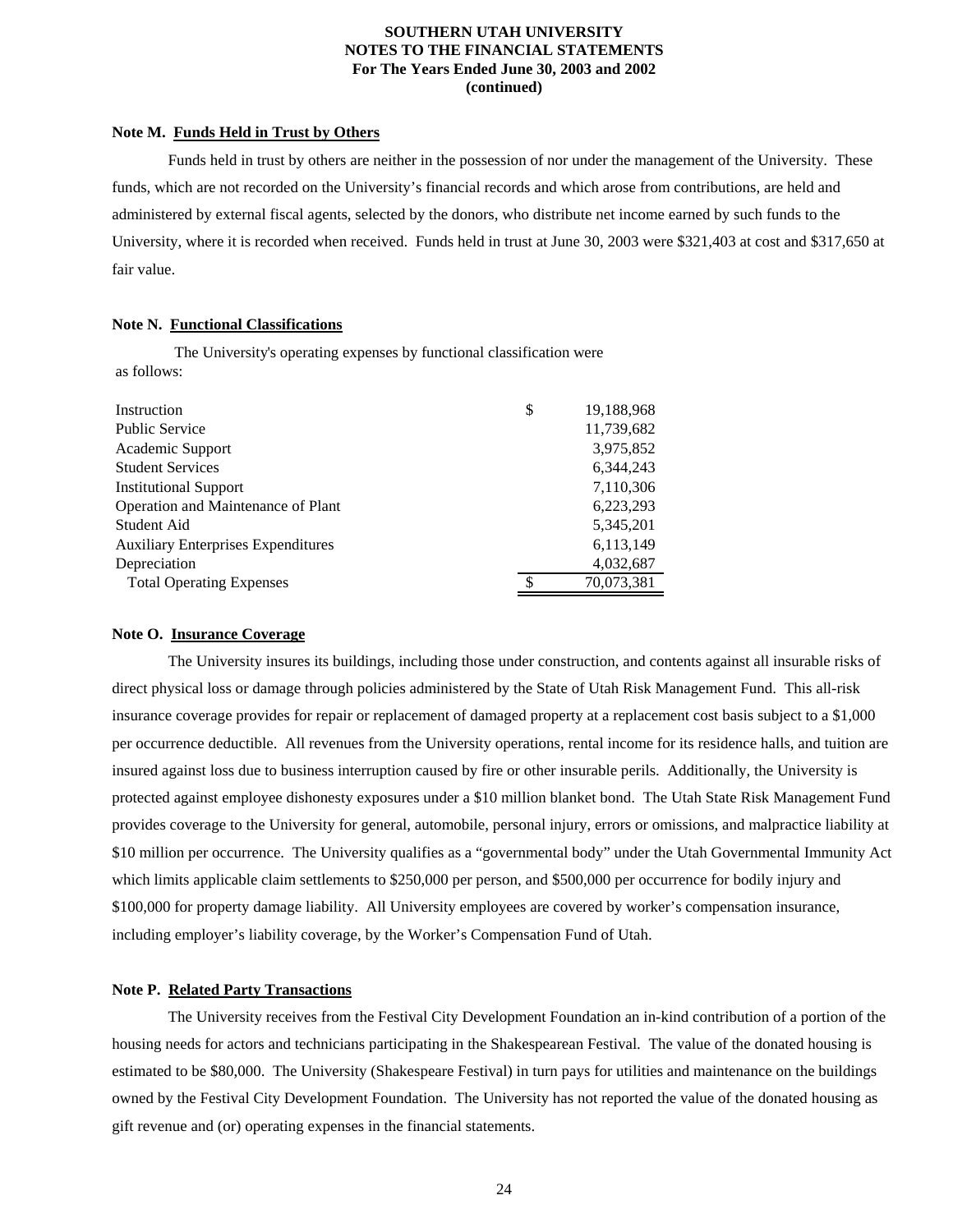### UTAH STATE BOARD OF REGENTS

| Roy                     |
|-------------------------|
| <b>Salt Lake City</b>   |
| St. George              |
| Orem                    |
| Salt Lake City          |
| <b>Bountiful</b>        |
| Sandy                   |
| Cedar City              |
| Logan                   |
| Salt Lake City          |
| Price                   |
| Sandy                   |
| <b>Bountiful</b>        |
| <b>Salt Lake City</b>   |
| <b>Bountiful</b>        |
| Logan                   |
| <b>West Valley City</b> |
| <b>Salt Lake City</b>   |
|                         |
| <b>Salt Lake City</b>   |
|                         |

#### SOUTHERN UTAH UNIVERSITY BOARD OF TRUSTEES

| <b>Salt Lake City</b> |
|-----------------------|
| Panguitch             |
| North Salt Lake City  |
| Toquerville           |
| Cedar City            |
| Cedar City            |
| Cedar City            |
| Alpine                |
| Cedar City            |
| Salt Lake City        |
| Cedar City            |

#### ADMINISTRATIVE OFFICERS

|                                     | President             |
|-------------------------------------|-----------------------|
| Gregory L. Stauffer, Administrative |                       |
|                                     | Vice President        |
|                                     | <b>Associate Vice</b> |
|                                     | President/Treasurer   |
|                                     | Controller            |
|                                     | Provost               |
|                                     | Vice President        |
| D. Mark Barton, Advancement         |                       |
|                                     |                       |